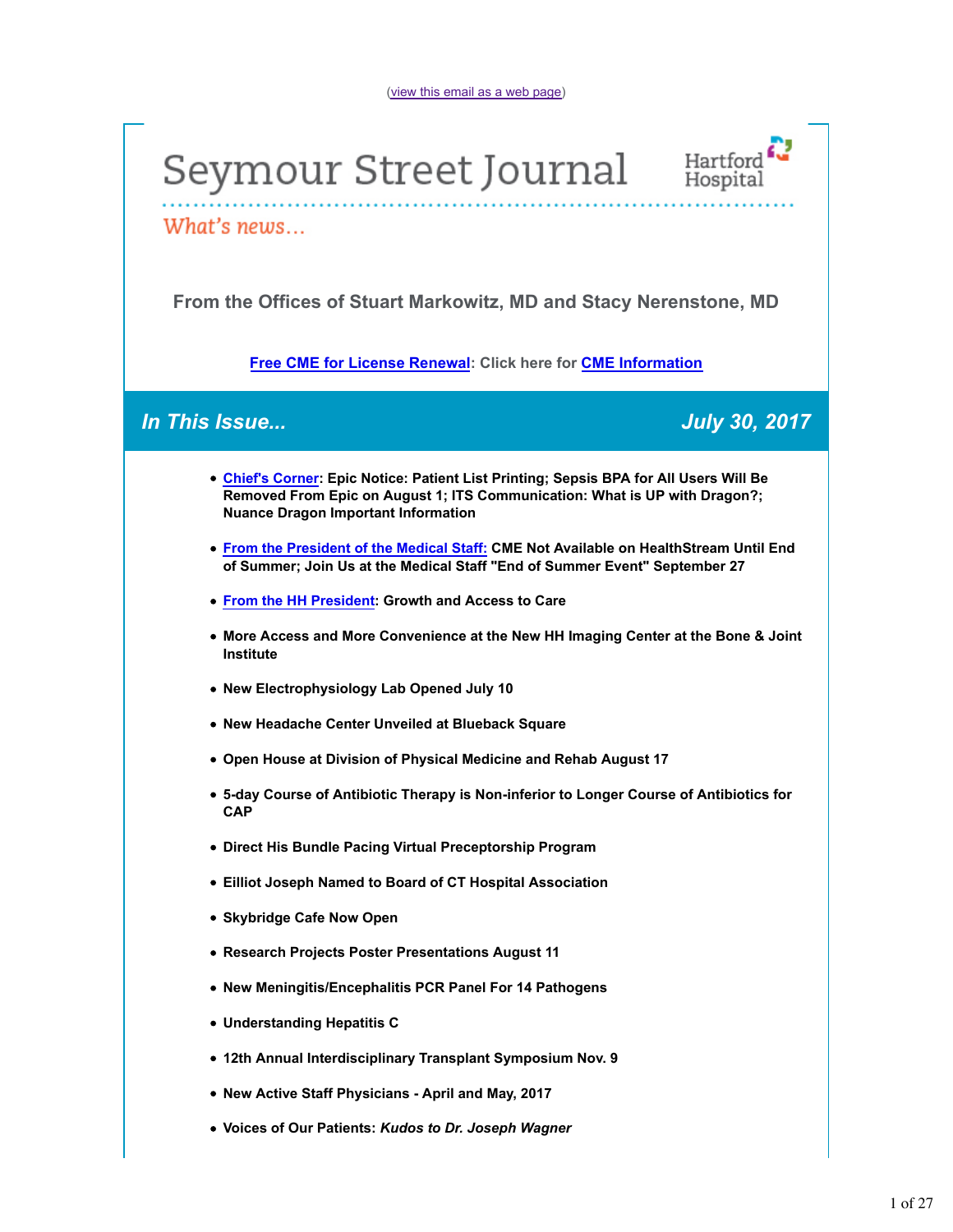- **Learn to Assist: Patients in Need of Financial Assistance**
- **Help New Patients Find You**
- **CME Application Submission**
- **Free CME for License Renewal**

*"Wherever the art of medicine is loved,*

**1984: The first successful heart transplant in Connecticut was done at Hartford Hospital by Dr. Henry B.C. Low.**

*there is also a love of humanity."*

**- Hippocrates**

*Follow Hartford Hospital on facebook, youtube and twitter*

## *Chief's Corner*

*- Dr. Jack Greene, Hartford HealthCare Regional Vice President of Medical Affairs for the Hartford Region and Hartford Hospital*

#### **Just Ask Us!**

We have put in place a dedicated email box for the medical staff, called "Ask Jack." The emails will be picked up each day, and I will be responsible for making sure that you receive feedback. Send your concerns to *askjack@hhchealth.org*.

In addition, there is a dedicated email box to ask questions of **Dr. Stu Markowitz**. Send your questions or comments to *StuandYou@hhchealth.org*, and you'll get a response from Stu within 10 days.

#### **Epic Notice: Patient List Printing**

Print routing for patient lists has changed with Epic 2017.

Previously Epic used the workstation or Citrix server printer settings to assign printer destinations. In Epic 2017 internal settings determine to which printer a document is routed. Generally this is the printer that is closest to the workstation, but it may also be the central printer for a specific department or location.

The suggested printer can be changed if desired by selecting "*Click to show available printers*." Once the printer is changed, Epic will remember this printer for future printing. It is important to note that the Epic printer names may not match the Windows printer names or the labels on the device.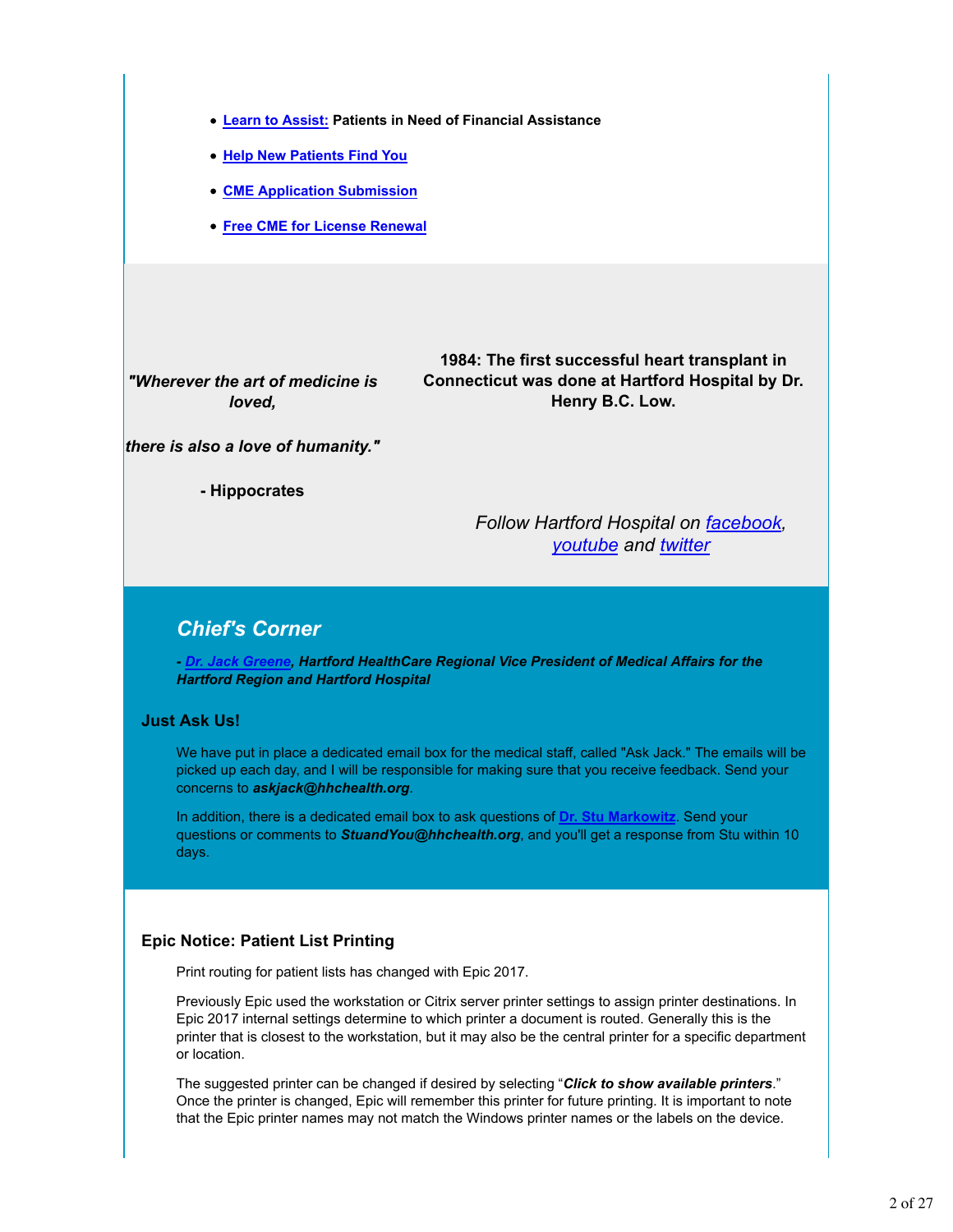We apologize for any inconvenience this change may cause. Please call the Epic Help Desk at 2-EPIC (3742) with other questions and concerns.

#### **Sepsis BPA for All Users Will Be Removed From Epic on August 1**

*HHC Sepsis Collaborative Team*

We are working on new tools in EPIC to better assist with identification, tracking and treatment of sepsis.

- In order to validate new workflows establish and baseline, we need to remove existing tools
- New training and communication will be coming with the new tools in the fall

SEPSIS is not going away: Please continue to be diligent with identifying and treating sepsis patients.

Thank you for your attention to this important initiative.

#### **ITS Communication: What is UP with Dragon?**

#### *Dr. Marc Palter*

Beginning in January, Hartford HealthCare (and dozens of hospitals across the country) reported performance issues between Epic and the Nuance Dragon software. These issues continue today and in the best case scenario will be fixed by the end of August.

Nuance has been troubleshooting their software since the issue arose and released the first patch in Apri**l** to try and resolve the problem. Results were not acceptable and Nuance then released an improved fix on May 30. HHC tested this patch and deployed it to a pilot group of providers in June.

Enhancements and testing continued into July. HHC has been working closely with Nuance developers and in early July Nuance developed the latest and what appears to be the final solution. A small group of our providers have been using this "test version" with very positive results.

As a result, Dragon/Nuance is scheduled to release the final version of their updated software in about 10 days, at which time we will re-validate our testing and begin the process of rolling it out to all HHC providers. If Nuance delivers by the end of July, our plan is to have everyone upgraded by the end of August.

In the meantime you will notice we are continuing to upgrade our equipment and network in order to deliver a consistent environment for all HHC providers.

Thank you for your patience and a special recognition for the many people who have championed the testing of all the versions that have been offered by Dragon/Nuance over the past months. Everyone in ITS is doing everything possible to eliminate the system freezing/reboot as quickly as possible.

We will continue to update you as new information is available. Thank you for your support.

#### **Nuance Dragon Important Information**

As we continue to practice medicine without the ability to dictate our documentation with transcription, Hartford HealthCare has undertaken a rapid deployment of Dragon Medical One voice transcription.

Many providers have been using this successfully for a few years. We are well aware of the connectivity and freeze issues that arise intermittently, and are working with Nuance to correct them. This update is not specifically related to those issues. This does pertain to both current and new Dragon users.

The use of Dragon Medical One is different from dictation/transcription. Dragon uses speech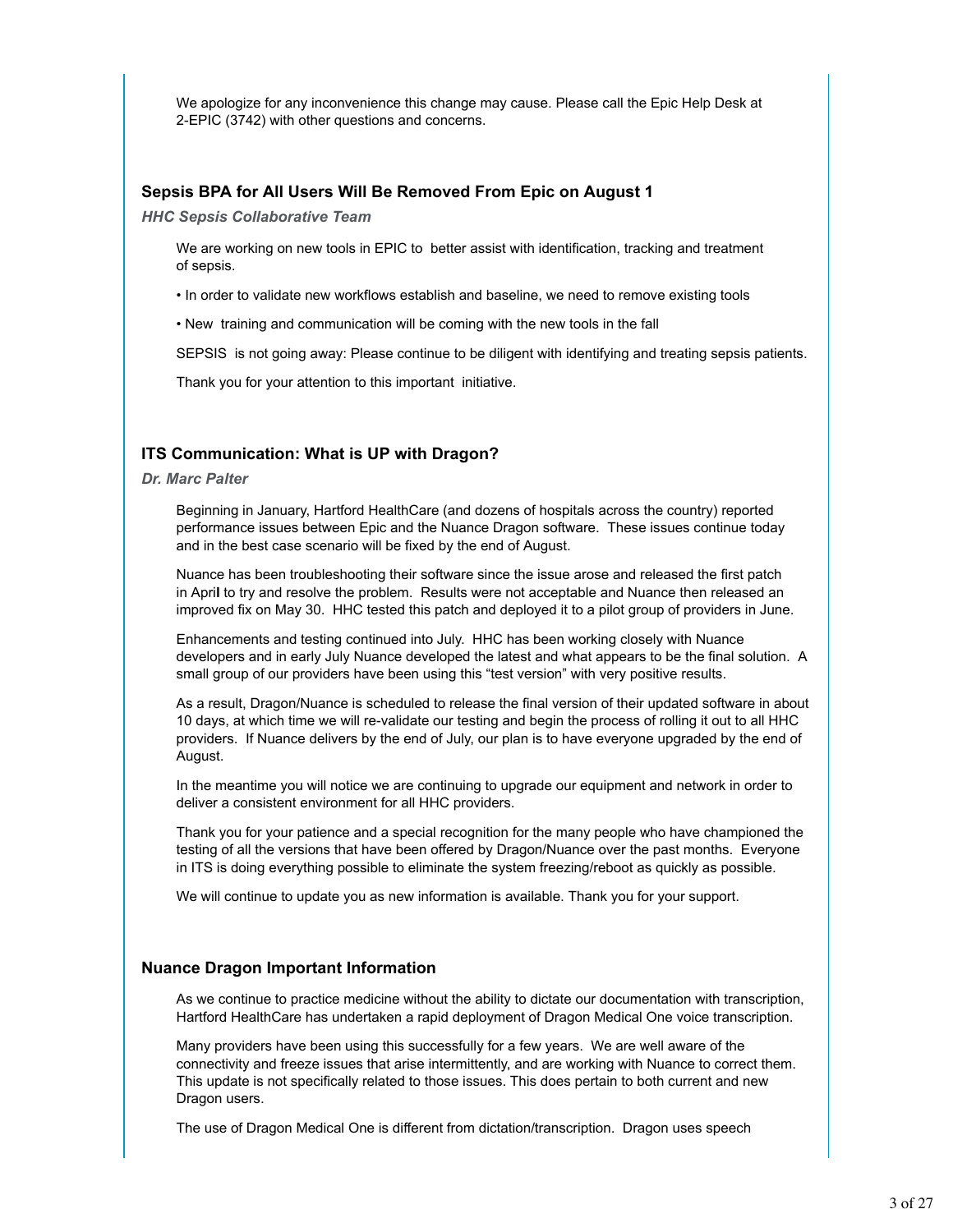recognition to convert your spoken words into transcribed/typed words in your computer. No one is manually typing your Dragon dictation. In the same vein, no one is editing your dictation, as was done by the transcriptionist. For this reason, it is imperative that you read and correct your documentation before finalizing the note.

Unfortunately, this is not currently being done. Below are actual examples of Dragon Voice Transcription from the past few weeks. Some of these may be humorous, but they may have a significant effect that is not funny. Medically, they can be confusing to other providers-not giving a clear picture of the care being given. Legally: ...well, imagine these dictations being projected on a courtroom screen during a legal action. Fiscally- If this documentation is sent out to payors, it is a perfect cause for denial. They can also delay coding and claims submission, and wastes time with rework. Reputation: Our notes are sent to other providers and even patients. Do you want these examples sent over your signature?

Nuance recommends completing your dictation in Dragon, and then re-reading the entire note to correct and edit. Trying to read the note as it is transcribed can be confusing. Hold the microphone 1-2 inches from your mouth, and dictate in long phrases or sentences. Dragon chooses words from context- the longer the dictation, the more accurate it will be. If an error is caught by Quality, Coding or HIM, it will be sent to your inbasket for correction. Please make these corrections ASAP. We will be monitoring error rates.

Thank you for your cooperation as we work through these issues.

#### **Actual Examples of Dragonspeak**

These are actual examples of documentation in Epic. Most are from Dragon Medical One Voice Transcription, but some are contradictions from the inappropriate use of Notewriter and macros.

- ...redness and tenderness where an IV Abdomen was placed
- ...patient refused GU exam, no gross immature area...
- ...Visions denies any active psychiatric complaints.....
- ...contact dermatitis. We'll prescribed steroids and recheck with a Speech physician in 1-2 days.
- ...was admitted overnight for monitoring in the head....despite his level pain he seems to be R.Schmidt well. Her percent on room air.
- ...tonsillar erythema with patchy white discharge. The Yolanda show swelling.....But given the humerus swelling... the patient finished the monitor.
- ...Conjunctivitis. Exam shows tonsillitis. The physical exam also shows orchitis external on the right side.
- There is no nausea fluid collection to drain. The mother has been training in the last 1-2 days in the bath...
- ...patient is an 8year old who was playing basketball and accidently hit his head against a doctor.
- ...facial swelling with tooth pain. Will start M Axson payments and follow-up...
- 49-year-old female comes in with upper bowel pain...Patient reports that she's had an abscess for one week, nausea and vomiting for one week, Patient denies no abdominal pain.
- Bilateral ears shows the attacks impaction.
- Patient has noted flanks for x-ray or MRI
- Normal neurovascular exam of bilateral good studies.
- Normal gait, Normal strength, No deficits. Number perineal sensation
- Lungs-No breath sounds....brought in by father. Child is healthy pneumonitis.
- The patient has a hysterotomy dysfunction (ed.Male Patient)
- ..carried over shoulder for transfer by prescription..
- Plan: admit fire
- Patient is a 22-year-old female comes in with a concern that she may be pregnant, and wants a pregnancy test.....Advise her physician he wants to continue to have intercourse she is continuing....I should follow-up with her primary care doctor.
- Patient does report a headache, but denies any headache.
- She is Deathly more calm...
- ...Richard Irma and itching...
- Patient with numbness in his extremities.....he is also s/p bilateral leg amputations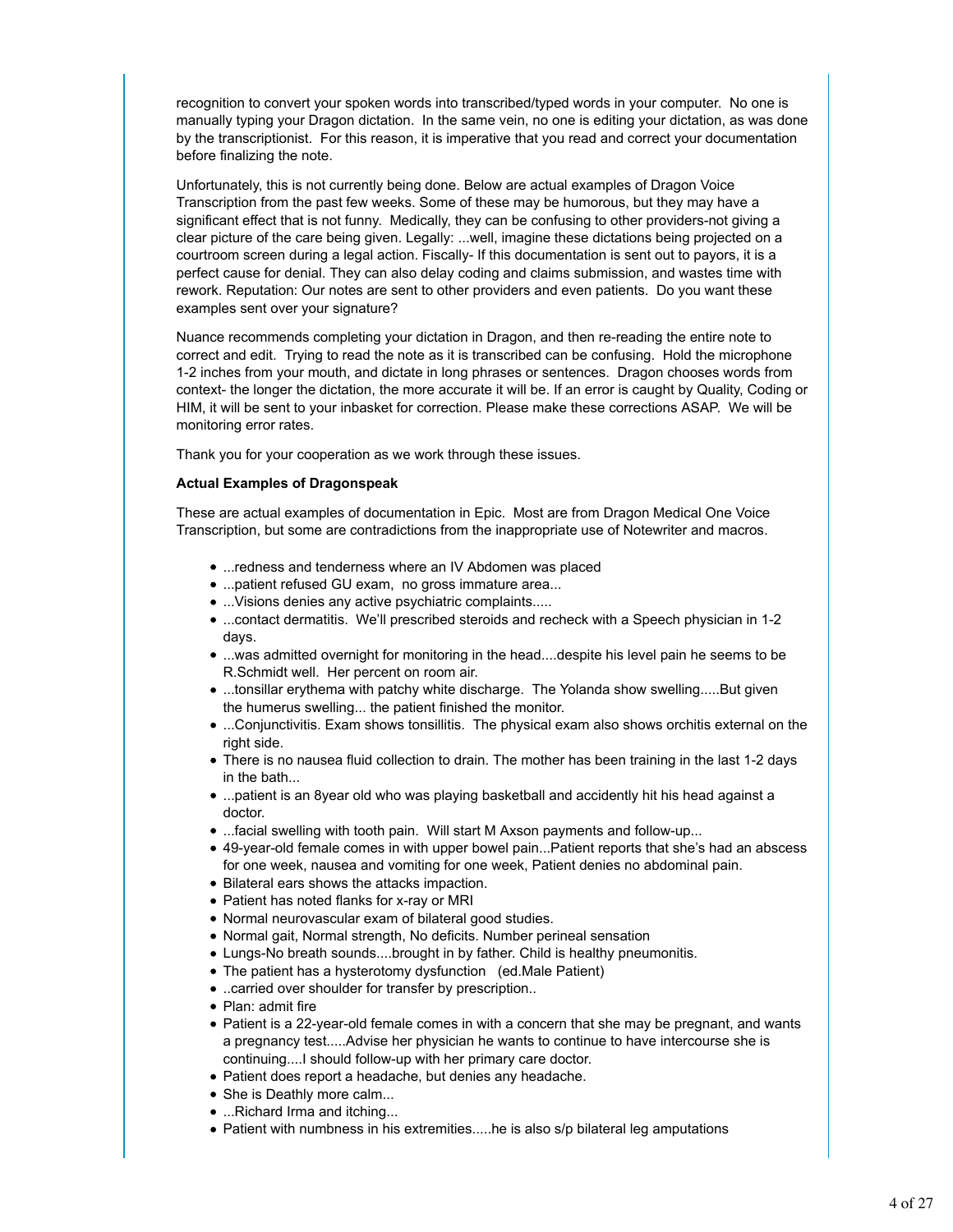- Not many prior Mertz Parra visits last March of this year with burns.
- ..untied metastases these have been removed....
- ...flex with some endoscopy then performed...
- Patient will not be transitioned to comfort measures only (ed note--the patient was being transferred to comfort measures only)

## *From the President of the Medical Staff*

*- Dr. Stacy Nerenstone*, *President of the Hartford Hospital Medical Staff*

#### **CME Not Available on HealthStream Until End of Summer**

CME topics are temporarily unavailable on HealthStream, but are expected to be up by the end of the summer.

If you need to take the tests before that time, please check with Deborah Gartley in the CME Office for other options.

Currently, we have three DPH classes that meet the requirements for physician re-licensure available live through HealthStream: Cultural Sensitivity, Domestic Violence, and Sexual Assault. Although there is one listed for Infectious Disease, it does not meet the DPH criteria because it does not cover HIV, and will be removed shortly.

As a reminder, an all-day (Saturday) program will be held in early November in the Central Region that will cover each of the DPH re-licensure requirements.

#### **Join Us at the Medical Staff "End of Summer Event" September 27**

*6-9 p.m., New Britain Museum of American Art, 56 Lexington Street, New Britain*

Join your colleagues from the Hartford Hospital Medical Staff on Wednesday, September 27 for an amazing evening at the New Britain Museum of American Art.

You and your guest are invited to join the Officers and other members of the Hartford Hospital Medical Staff for this special evening as a unique opportunity for members of the Medical Staff to socialize and enjoy each other's company.

You will have exclusive admission to the gallery spaces including the works of Howard Pyle, Frederic Rodrigo Gruger, N. C. Wyeth, Norman Rockwell, to name a few.

The evening will feature appetizers, small plates bursting with bold flavors and sweet endings as well as wine, beer and other beverages. Brought to you by Riverhouse Catering. Cost is \$50 per person.

To reserve your space by credit card: call Cathleen Aquino at 860.972.6167 or Luisa Machado at 860.972.3013.

To reserve your space by check: drop off at 85 Jefferson Street, JB 114, or mail to Medical Staff Office, Hartford Hospital, 80 Seymour Street, PO Box 5037, Hartford, CT 06102-5037.

Please respond by September 10.

## *From the Hospital President*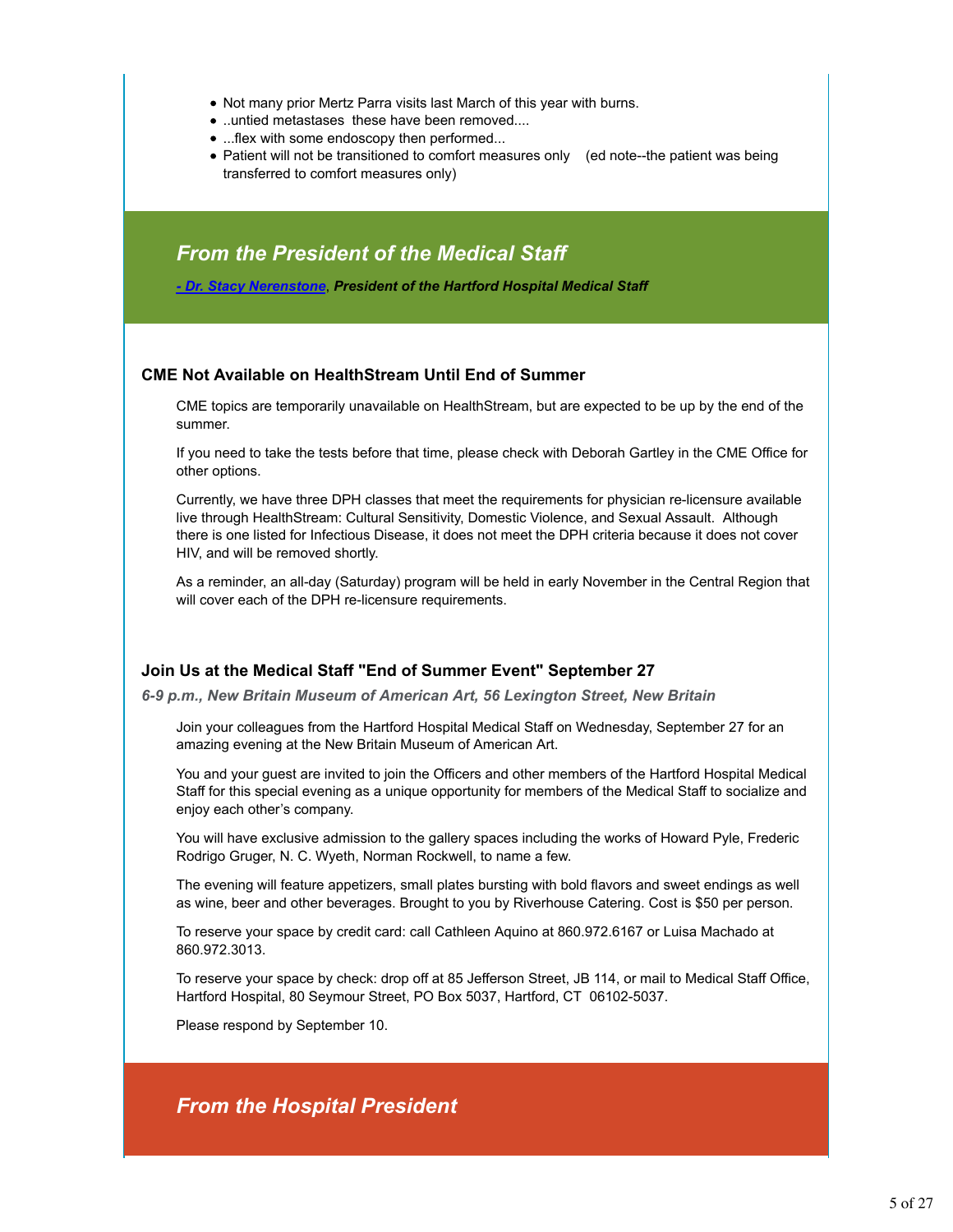*Dr. Stu Markowitz*, *Senior VP, HHC, and Hartford Region President*

#### **Growth and Access to Care**

Hartford Hospital will add a 26-bed dedicated inpatient rehabilitation unit on CB6 with additional support space on CB4. Having an inpatient rehabilitation unit on our campus will enable patients to leave the acute-care setting faster and healthier. Hartford HealthCare has contributed additional capital for refurbishing CB6 and CB4. We expect the unit to open in the spring of 2018.

Hartford Hospital's Wound Center opened June 1 under the partnership with Healogics**,** a national provider of wound-care services. The expanded partnership will help ensure that we are providing one standard of wound care to all HHC patients. Healogics also manages the wound-care centers at MidState and the Hospital of Central Connecticut.

Hartford Hospital's state-of-the-art electrophysiology lab opened in July. Last year, HH's EP Lab performed 1,300 procedures for more than 800 patients suffering from heart-rhythm disorders. An estimated 9 percent of people in the United States aged 65 and older have atrial fibrillation. The expanded lab increases space for procedures by more than 60 percent and adds a dedicated, eightpatient suite for pre- and post-procedure care. This includes a third lab, as well as a redesign of the workspace - making care seamless for patients and doctors.

Previously, patients had their pre-op and recovery on the fourth floor while family members waited on the fifth floor. Now, pre-procedure and post-recovery areas are located directly across from the lab for more effective coordination of care.

The EP program is adding clinicians and offering new technology and effective alternatives to existing treatments. A fifth interventional electrophysiology physician will join the staff, and additional nurses are being hired. The new arrangement will help the lab treat patients more efficiently by reducing wait times and hospital lengths of stay.

## *Top News*

#### **More Access and More Convenience at the New HH Imaging Center at the Bone & Joint Institute**

Choose the new BJI location for your patient's next imaging study.

- X-ray, ultrasound, CT scan, and 3T MRI offered
- No waiting next day appointments
- Just walk-in for x-rays
- Valet parking
- Faster results mean faster treatment

Place an order in EPIC using the BJI-AMB prefix located just before the exam you're selecting.

Monday through Friday, 8 a.m. to 4:30 p.m.

Bone & Joint Institute 32 Seymour Street, Suite 204B 860.972.2861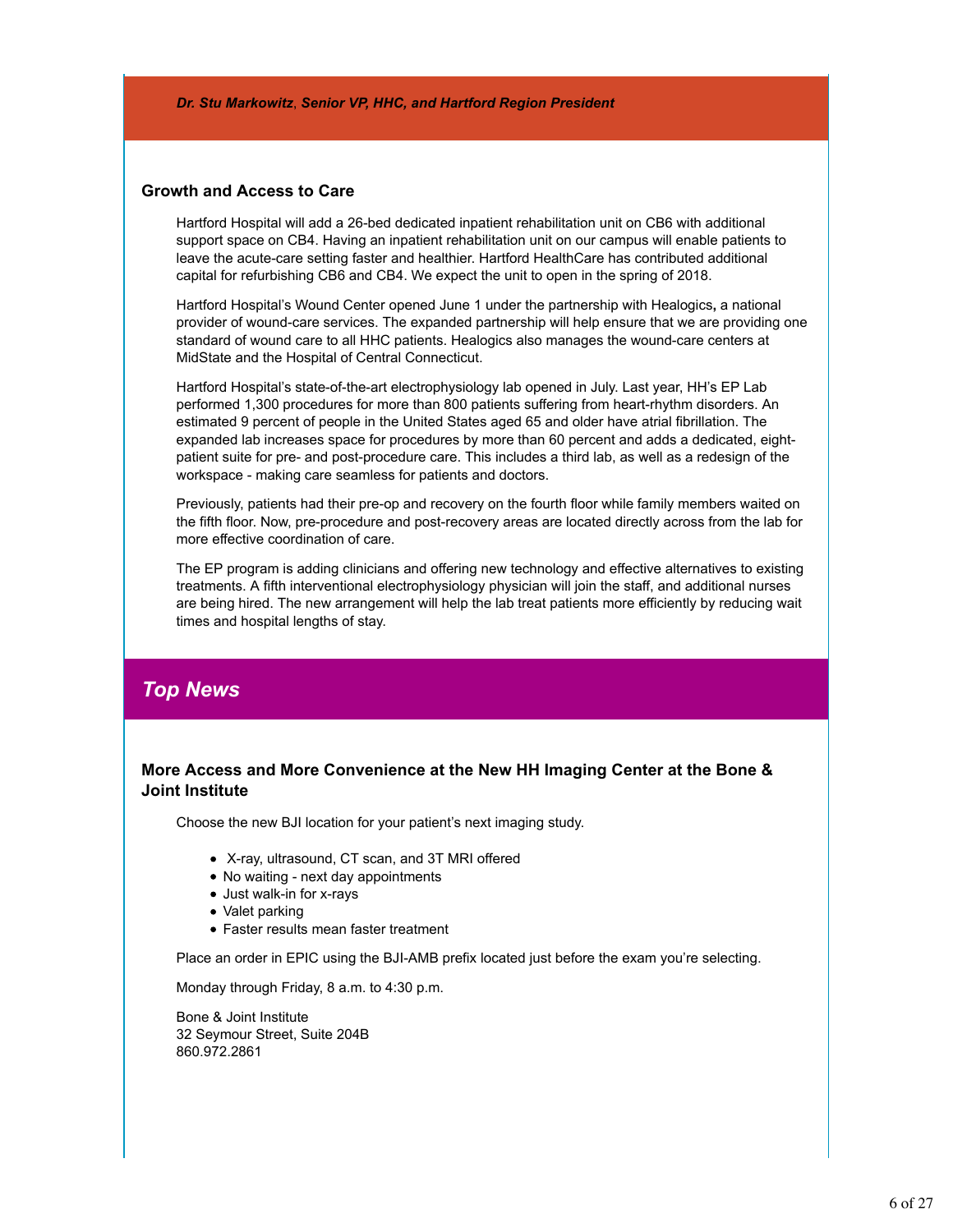#### **New Electrophysiology Lab Opened July 10**

Our state of the art electrophysiology (EP) Lab including Pre and Post Recovery opened on July 10. Our EP patients that currently transition to POLA and PACU will now be going to the new EP Pre and Post Recovery area (CORE 2046) located directly across from the EP labs.

- Physician leader: **Dr. Steven Zweibel**
- Nursing Leader: Noreen Gorero, MA, BSN, RN, CNML
- Hours of operation: 6 a.m. to 9:30 p.m., Monday through Friday.
- Nursing station: 860-972-2500 and 860-972-2501.
- Charge Nurse: 860-249-6967.

Take a virtual tour: https://my.matterport.com/show/?m=rQw79ymakQS (right click and select open hyperlink)

#### **New Headache Center Unveiled at Blueback Square**

The Hartford HealthCare Ayer Neuroscience Institute Headache Center opened on July 13 in West Hartford's Blueback Square. This state-of-the-art facility offers accommodation and services unique to headache patients: special shades and lighting, a headache psychologist, clinical trials, medication infusion bays and a wide range of related healthcare services all under one roof.

It complements a headache center in Meriden and another planned in Waterford this fall.

The headache center has become a national hub for headache research, including a clinical trial of a phone app for migraine treatment, according to Hartford HealthCare. The headache center is one of just a handful of facilities in the world studying the effectiveness of the Nerivio Migra Neurostimulation device to relieve migraine pain. The wearable device has electrical leads and patches that are applied to the back of the arm. When the phone app turns on the device and adjusts the stimulation, it blocks pain signal transmission to the brain, without using medication.

#### **Open House at Division of Physical Medicine and Rehab August 17**

Please join the Division of Physical Medicine and Rehab for an open house on Thursday, August 17 from 5-7 p.m. at 85 Seymour Street, Suite 609.

Come see our new space and learn about the patient care our Physical Medicine and Rehabilitation centers offer. Light hors d'oeuvres will be served.

Please RSVP by August 10 to Katie.Hanson@HHCHealth.org.

#### **Direct His Bundle Pacing Virtual Preceptorship Program**

A Direct His bundle pacing virtual preceptorship program, which is joint venture between **Drs. Eric Crespo and Steven Zweibel** of the division of Electrophysiology, Dr. Gopi Dandamudi of the University of Indiana, and Medtronic, was initiated to provide training in the technique of direct His bundle pacing to physicians across the U.S. (and eventually globally).

Live cases are performed at Hartford Hospital by Dr. Crespo, and teaching/commentary is provided during the cases. Physicians participate in the program via WebX. The first program was held on July 8, and 14 U.S. physicians participated in the training. These training sessions will be held one to two times per month.

Direct His bundle pacing is technique in which the pacemaker lead is directly "plugged in" to the patient's natural heart wiring system. Pacing in this manner results in more normal activation/contraction of the heart than standard pacing techniques, and it is considered the most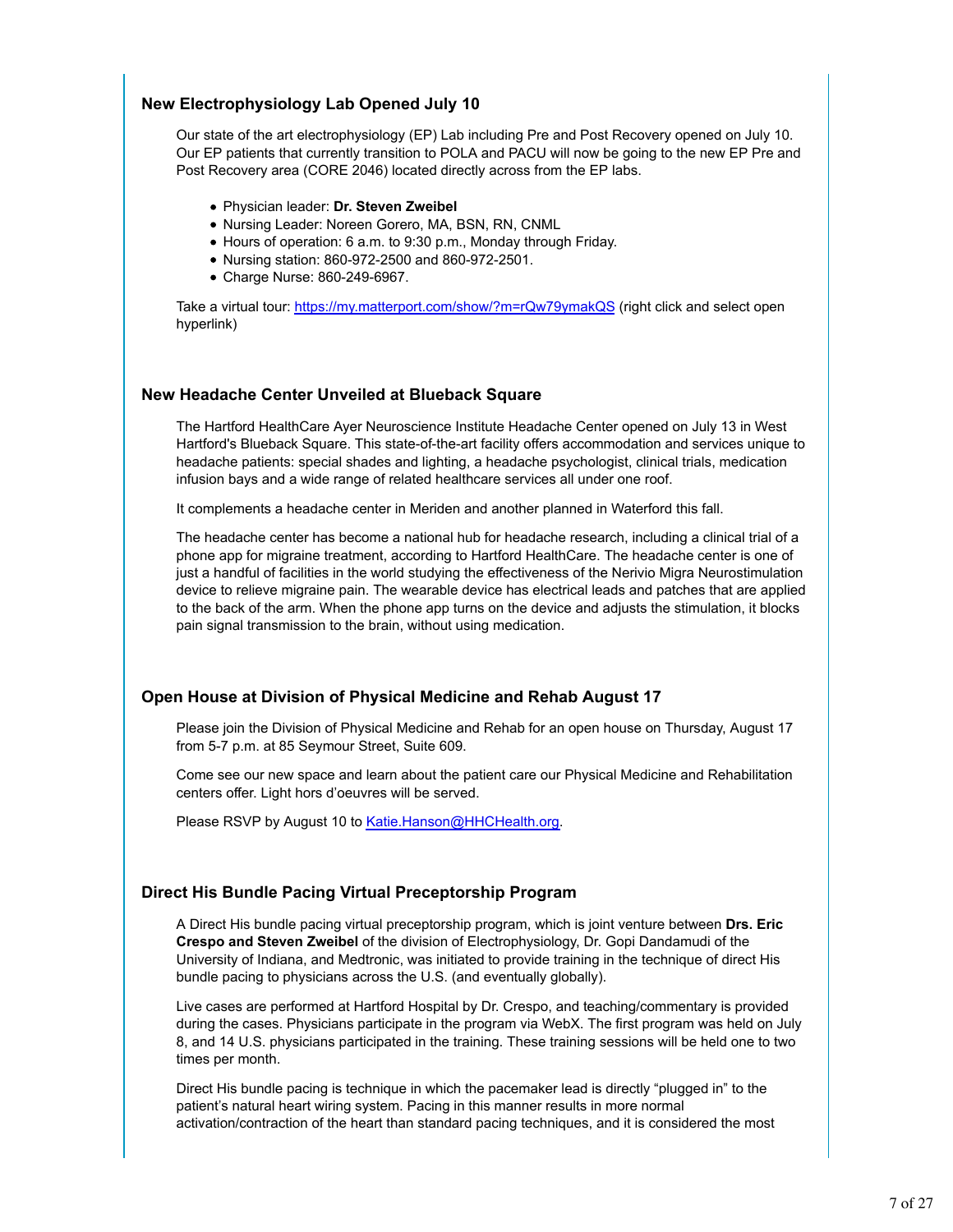"natural" way to pace the heart. The technique is currently only offered a limited number of centers. Dr. Crespo has co-authored several papers on the topic, and Hartford Hospital participated in one of the first randomized trials to evaluate the technique."

#### **5-day Course of Antibiotic Therapy is Non-inferior to Longer Course of Antibiotics for CAP**

Community acquired pneumonia (CAP) requiring hospitalization is a significant cause of inpatient mortality. IDSA guidelines recommend a minimum of 5 days antibiotic therapy for CAP, with resolution of fever for at least 48-72 hours and no more than one remaining sign of clinical instability.1

In the absence of an undrained infectious focus or severe immunosuppression, longer durations of treatment have not proven beneficial, even in severely ill patients, and may increase rates of antibiotic resistance and adverse effects. However, significant variations in antibiotic prescribing still exist in clinical practice, with many CAP patients receiving antibiotics for 10-14 days or more.

In a recent multicenter clinical trial, 312 CAP patients were randomized to guideline-concordant treatment durations (intervention group), stopping as early as day 5 versus treatment duration per physician judgment (control group).2 Patients in the intervention group received fewer days of antibiotics than the control group (median 5 days vs 10 days, *P* <0.001) with no differences in clinical success rates (resolution of signs and symptoms) at day 10 (56% vs 49%, *P* = 0.18) or 30 (92% vs 89%, *P* = 0.33) and **fewer 30-day readmissions** (1.4% vs 6.6%, *P* = 0.02).

**Summary: 5 days of antibiotic therapy is sufficient for clinically stable CAP patients with fewer readmissions at 30 days.**

1. Mandell LA et al. Infectious Diseases Society of America/American Thoracic Society consensus guidelines on the management of community-acquired pneumonia in adults. *Clin Infect Dis* 2007;44 Suppl 2:S27-72.

2. Uranga A et al. Duration of antibiotic treatment in community-acquired pneumonia: a multicenter randomized clinical trial.*JAMA Intern Med* 2016;176(9):1257-65.

#### **Eilliot Joseph Named to Board of CT Hospital Association**

Eilliot Joseph, CEO of Hartford HealthCare, was elected chairman of the Connecticut Hospital Association's committee on hospital finance.

#### **Skybridge Cafe Now Open**

Hartford Hospital has opened the Skybridge Café on the Sargent Skybridge between the Hudson Garage and the ERC Building. The café offers coffee and other beverages as well as pastries, hot cereal, fresh fruit, sandwiches, salads, soup, and other snacks. The café is open Monday through Friday from 6:45 a.m. to 1:30 p.m. for visitors and staff.

#### **Research Projects Poster Presentations August 11**

Poster presentations of research projects completed by the 14 summer pre-med and research students.

 Friday, August 11, 9-10 a.m., Hartford Hospital, Education and Resources Building, Formal Lounge, 1st Floor

Danish and coffee will be available.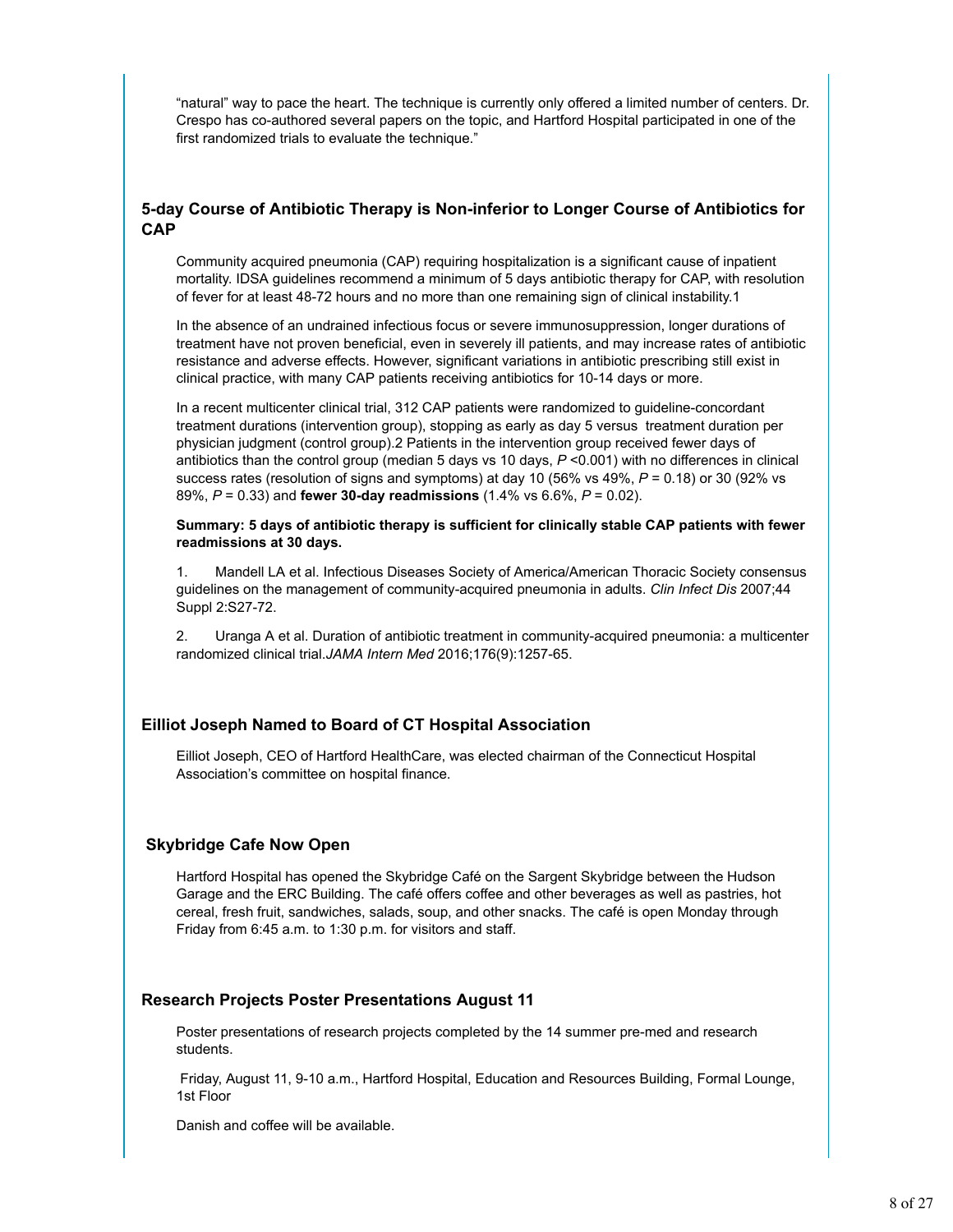For more information, contact Rosemarie.portal@hhchealth.org

#### **New Meningitis/Encephalitis PCR Panel For 14 Pathogens**

*Fast Comprehensive Central Nervous System (CNS) Pathogen Detection*

Beginning July 11, the Hartford Hospital Microbiology Laboratory has offered a multiplex PCR panel for detection of 14 pathogens (six bacteria, seven viruses and one fungus) from a single CSF specimen. (Compared to CSF bacterial culture and two PCR assays with bi-directional sequencing for viral and fungal assays.)

The FilmArray Meningitis/Encephalitis Panel (BioFire Diagnostics) is FDA-cleared and provides an overall sensitivity and specificity of 94.2% and 99.8%, respectively.

Rapid and accurate diagnosis of suspected community-acquired CNS pathogens allows for directed antibiotic therapy and more appropriate patient management.

#### **Sample Requirements**

Sample type: Cerebrospinal fluid (CSF)

Sample volume: 200 µL

#### **Ordering the FilmArray Meningitis/Encephalitis Panel**

Meningitis/Encephalitis PCR Panel

#### **Turnaround Time**

From the time the sample arrives in the lab, our goal is to provide results within 4 hours (1st and 2nd shift) and up to 12 hours (3rd shift).

For any questions, please contact **Dr. Jaber Aslanzadeh** at 860-972-4128 or the Microbiology Laboratory at 860-696-8086.

The FilmArray Meningitis/Encephalitis Panel tests 14 pathogens simultaneously:

| <b>Bacteria</b>          | <b>Viruses</b>                      | Fungi                             |
|--------------------------|-------------------------------------|-----------------------------------|
| Escherichia coli K1      | Cytomegalovirus (CMV)               | Cryptococcus<br>neoformans/gattii |
| Haemophilus influenzae   | Enterovirus                         |                                   |
| Listeria monocytogenes   | Herpes simplex virus 1<br>$(HSV-1)$ |                                   |
| Neisseria meningitidis   | Herpes simplex virus 2<br>$(HSV-2)$ |                                   |
| Streptococcus agalactiae | Human herpesvirus 6<br>$(HHV-6)$    |                                   |
| Streptococcus pneumoniae | Human parechovirus                  |                                   |
|                          | Varicella zoster virus (VZV)        |                                   |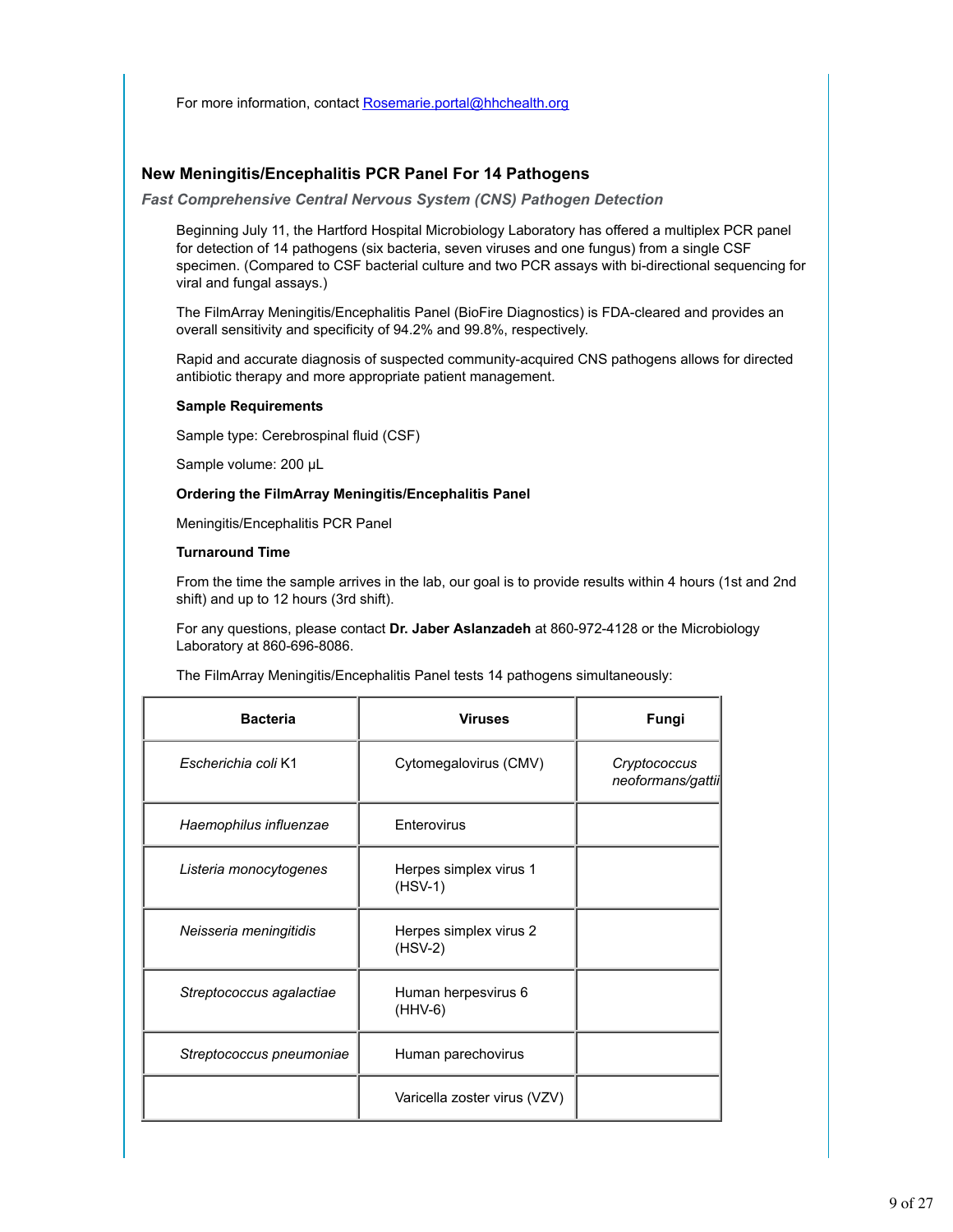#### **Understanding Hepatitis C**

Hepatitis C can silently rob the liver of its ability to do its job properly. Many people do not know they have this chronic disease because it has few symptoms in its early stages. Those who do develop symptoms may have fatigue, nausea, loss of appetite, or yellowing of the eyes and skin. These can often be overlooked or confused with other conditions.

Many healthcare providers don't realize liver function tests do not have to be elevated to initiate treatment, and most patients don't know there are oral medications that can cure this disease.

The evolution of oral medications has been one of the most exciting developments in the treatment and cure of Hepatitis C. Treatment can be as short as 8 to 12 weeks and patients no longer have to receive weekly injections of Interferon, which can be associated with significant side effects.

Patients with Hepatitis C can get all of the expert care they need in one place at the Hepatology Clinic at Hartford Hospital's Comprehensive Liver Center.

Patients will be evaluated by a team of experienced professionals all specially trained in the treatment of Hepatitis C including hepatologists, nurse practitioners, registered nurses and medical assistants.

The clinic has provided oral therapies to hundreds of Hepatitis C patients with recognized cure rates of up to 100 percent.

Visit the Hepatology Clinic in Suite 324 of the Medical Office Building or call 860.972.4262.

**Tricia Caron,** RN, MSN, APRN, is the newest addition to the Hepatology Clinic and her focus is on Hepatitis C. She completed her Master of Science in Nursing at the University of Connecticut's Adult Acute Care Nurse Practitioner Program. Prior to joining the Comprehensive Liver Center/Hepatitis C Clinic, Caron practiced as an APRN at a physician-based office where she treated adults with multiple complex medical problems. Her 15 years of clinical experience includes direct patient care in a citybased outpatient clinic and numerous years as a nurse in a hospital GI endoscopy suite. She is now available and scheduling appointments for Hepatitis C patients.

#### **12th Annual Interdisciplinary Transplant Symposium Nov. 9**

Join Hartford Hospital experts as they present cutting edge information in the fields of kidney, liver and heart transplantation. Participants who attend this symposium will be able to apply updated therapies to the care of individuals with end stage organ disease. The program will be held Nov. 9 from 7:15 a.m.-4 p.m.

Registrations to start on (allow 5 business days for processing: September 7.

\$100 for all providers- nurses, physicians, social workers, dieticians, students \$50 for medical assistants that are associated with the HH Transplant program**.**

**i**ncludes breakfast and lunch.

#### **New Active Staff Physicians - April and May, 2017**

Adrienne Allen, PsyD **Adrienne Allen, Psychology** https://hartfordhospital.org /AdrienneAllen

Annmarie Golioto, MD Neonatology https://hartfordhospital.org /AnnmarieGolioto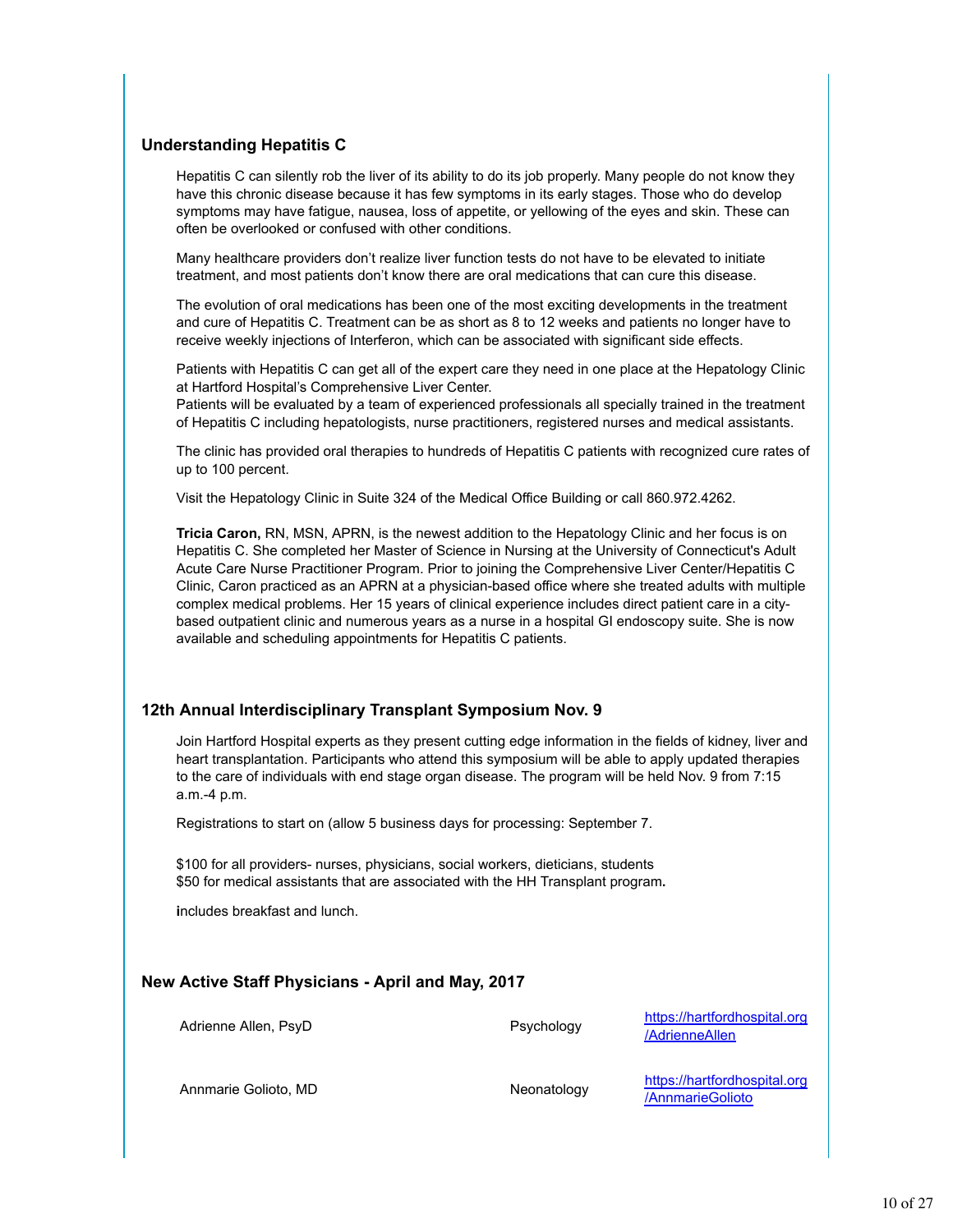| Daniel Freess, MD                      | Emergency<br>Medicine            | https://hartfordhospital.org<br>/DanielFreess           |
|----------------------------------------|----------------------------------|---------------------------------------------------------|
| Daniel Veltri, MD                      | Orthopedics                      | https://hartfordhospital.org<br>/DanielVeltri           |
| Jean Weigert, MD                       | Radiology                        | https://hartfordhospital.org<br>/JeanWeigert            |
| Kadesha Collins-Fletcher, MD           | Hospital<br>Medicine             | https://hartfordhospital.org<br>/KadeshaCollinsFletcher |
| Mark Alberts, MD                       | Neurology                        | https://hartfordhospital.org<br>/MarkAlberts            |
| Mark Marieb, MD                        | Cardiology                       | https://hartfordhospital.org<br>/MarkMarieb             |
| Michael Lim, MD                        | Orthopedics                      | https://hartfordhospital.org<br>/MichaelLim             |
| Michelle Mirsky, PsyD                  | Psychology                       | https://hartfordhospital.org<br>/MichelleMirsky         |
| Omar Saleh, MD                         | Hospital<br>Medicine             | https://hartfordhospital.org<br>/OmarSaleh              |
| Pawel Pomianowski, MD                  | Hospital<br>Medicine             | https://hartfordhospital.org<br>/PawelPomianowski       |
| Rania Rifaey, MD                       | Anesthesia<br>Pain<br>Management | https://hartfordhospital.org<br>/RaniaRifaey            |
| Sriharsha Doddaballapur Subramanya, MD | Anesthesiology                   | https://hartfordhospital.org<br>/SriharshaSubramanya    |
| Stephanie Stoddart, DMD                | Dentistry                        | https://hartfordhospital.org<br>/StephanieStoddart      |
| Ujjwal Gupta, MD                       | Hospital<br>Medicine             | https://hartfordhospital.org<br>/UjjwalGupta            |

## *Excellence*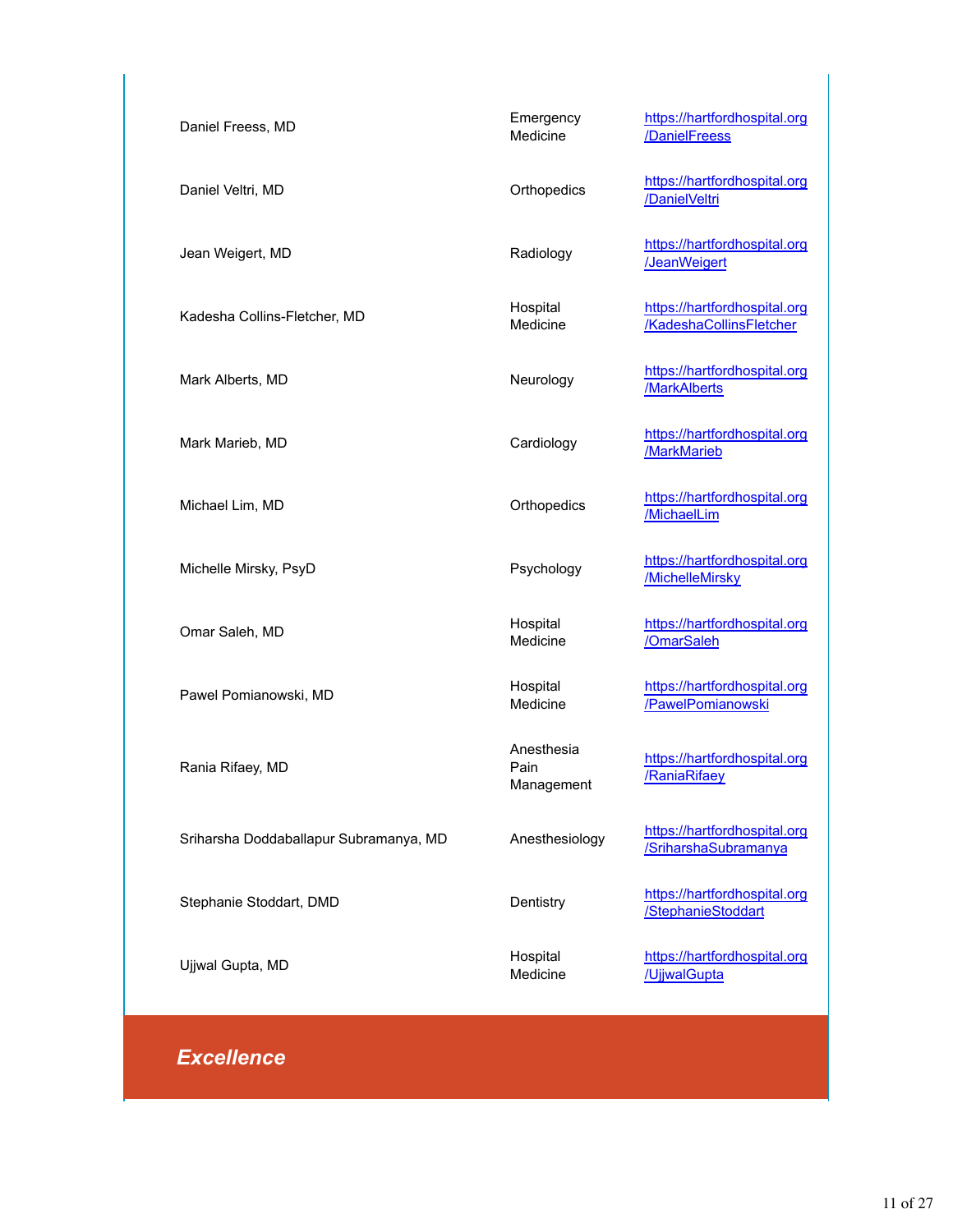#### **Preventive Cardiology Researchers Publish in TIME Magazine**

A study conducted by researchers from the Department of Preventive Cardiology at Hartford Hospital was highlighted in the July 19 hard copy issue of TIME Magazine in the "Data, This Just In" section, which describes the week's most talked-about studies.

The study's lead author was **Gregory Panza, MS** from Hartford Hospital and UConn, and co-authors were **Beth Taylor, PhD** from Hartford Hospital and UConn, **C. Michael White,** PharmD from Hartford Hospital and UConn, **Paul Thompson, MD** from Hartford Hospital, and **Linda Pescatello**, PhD from UConn.

The electronic version can be accessed with a TIME Magazine subscription which sends a link directly to the published article. Here is a link to the issue: https://backissues.time.com/storefront/2017/theswamp-hotel/prodTD20170619.html

The published article can be accessed here: http://journals.sagepub.com/doi/abs/10.1177 /1359105317691589

#### **Dr. Paul Thompson and Beth Taylor PhD. Present at Cardiology Conferences**

**Dr. Paul Thompson**, physician co-director of the Cardiovascular Institute, was a faculty member of the American College of Cardiology's "Care of the Athletic Heart 2017" conference held in Snowboard, Utah on June 22-24. Dr. Thompson lectured on "The Collapsed Athlete" and "Can Exercise Cause Cardiac Disease?"

**Dr. Thompson** also provided a lecture update on sports cardiology at the American College of Sports Medicine Annual Meeting in Denver. Dr. Thompson and **Beth Taylor, PhD,** director of exercise research in preventive cardiology and associate professor of kinesthesiology at UCONN, lectured in a symposium on veno-thrombo-embolism (VTE) in athletes.

Dr. Thompson lectured on VTE in the general population, and Dr. Taylor presented her work on clotting factors in Boston Marathoners, who either flew or drove to the event. Dr. Taylor presented additional lectures on interactions between statin therapy and physical activity, which highlighted the work she and Dr. Thompson have done on statin-associated muscle symptoms.

Dr. Taylor also gave a tutorial lecture with Dr. Linda Pescatello from UCONN on the state of the literature regarding exercise training studies and cardiometabolic health. Amanda Zaleski, MS, and Greg Panza, MS, doctoral candidates at UCONN and researchers in Preventive Cardiology presented posters on the influence of vitamin D on the blood pressure response to maximal exercise and a metaanalysis examining the effects of exercise on cognitive function among individuals at risk for Alzheimer's Disease. Paul Parducci, a master's student at UCONN, presented a poster on a literature review of VTE in athletes that he is completing with Dr. Taylor.

Dr. Taylor received an American Heart Association grant to develop techniques to diagnose statin myopathy. Drs. Taylor and Thompson have had a longstanding association examining the causes and management of statin-associated muscle symptoms. The grant will be used to examine the use of a new, noninvasive technology to assess tissue oxygenation in skeletal muscle before and after statin therapy.

**Dr. Thompson** also served as one of 3 foreign examiners for **Thijs Brader's PhD** defense on July 3 at the University of Ultrecht in the Netherlands. Dr. Brader's dissertation was entitled "Cardiac CT in Middle-Aged Athletes". Dr. Thompson also lectured on "Managing Coronary Artery Disease in Adult Athletes" at a Sports Cardiology Symposium convened in association with Dr. Brader's dissertation defense.

**Dr. Thompson** also recently wrote a commentary called "Could My Coffee be A Good Addiction?" for the Practice Commentaries section published weekly by Elsevier. The papers he cited were published July 11, in the Annals of Internal Medicine. Two large observational trials, the Multiethnic Cohort (MEC) study (Park et al. Ann Intern Med. doi:10.7326/M16-2472 ) and the European Prospective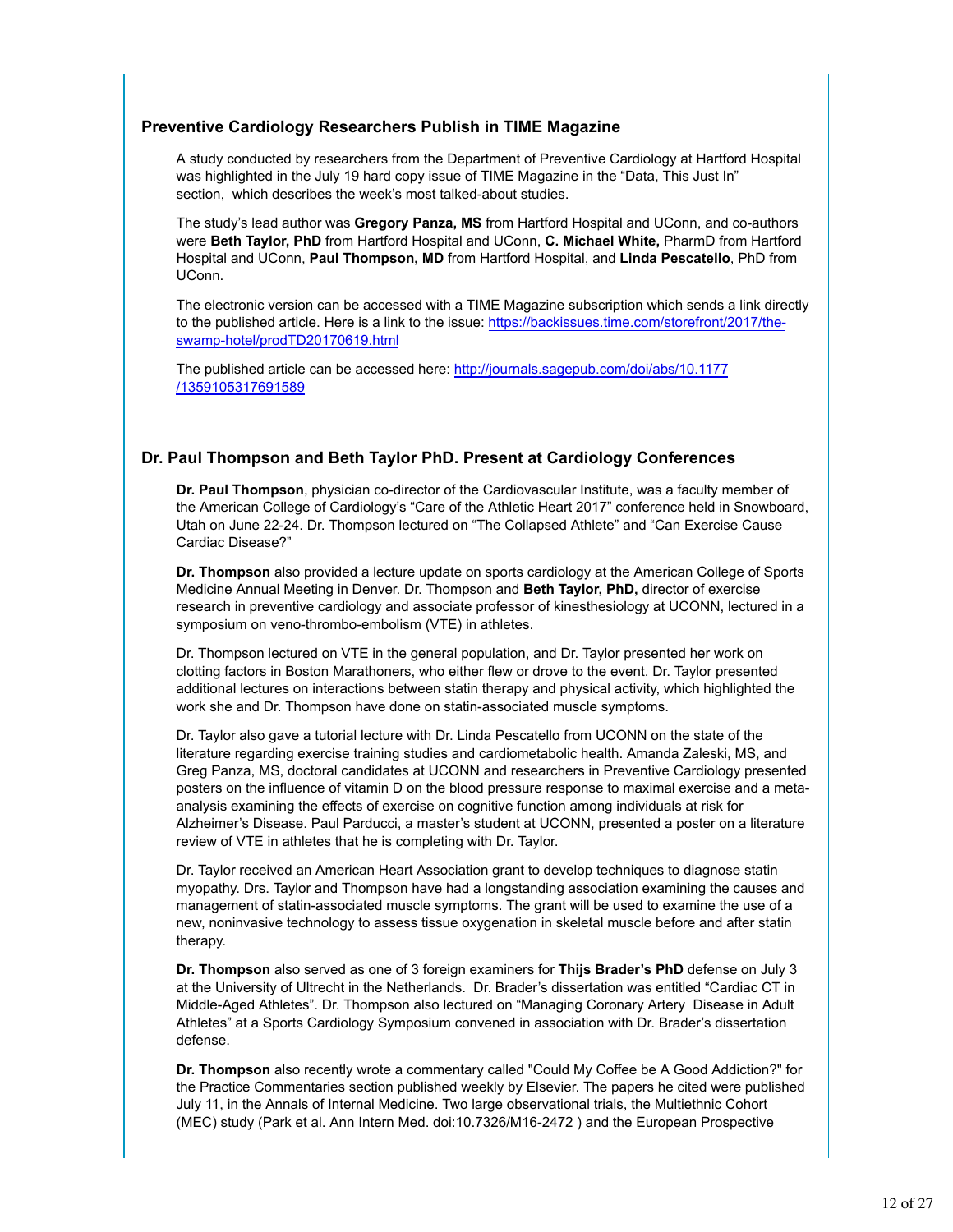Investigation into Cancer & Nutrition (EPIC) study (Gunter et al. Ann Intern Med. doi:10.7326/M16-2945), found that coffee consumption is associated with reduced total mortality. MEC enrolled 185,855 individuals of African-American, native Hawaiian, Japanese American or Latino descent. Coffee intake was assessed at baseline and mortality determined after an average of 16.2 years. EPIC enrolled 521,330 individuals from 10 European countries and determined mortality after an average of 16.4 years.

#### **Dr. Edmond Cronin Publishes on Coronary Venous Lead Extraction**

**Dr. Edmond Cronin,** cardiac electrophysiologist and the director of the Lead Management Program within the division of Cardiology, published an invited review paper on "Coronary venous lead extraction" in the Journal of Innovations in Cardiac Rhythm Management.

The review synthesizes the published data and experience on removal of leads used for cardiac resynchronization therapy (CRT), a special type of pacing used in selected patients with congestive heart failure.

The paper is available here: http://www.innovationsincrm.com/cardiac-rhythm-management/articles-2017/june/1048-coronary-venous-lead-extraction

Dr. Cronin is also featured in a series of Expert Perspective videos created by the Heart Rhythm Society to share insights and developments in cardiac electrophysiology. In the message, he discusses current management of ventricular tachycardia in patients with ischemic cardiomyopathy, including catheter ablation and the results of a recent major trial in this area.

Since Dr Cronin joined Hartford Hospital in mid 2013, the number of ventricular tachycardia ablations performed has more than trebled. The video is available here: https://vimeopro.com/hrsonline/expertperspective/video/224361016

#### **Hartford HealthCare Tallwood and Cancer Institutes Raise \$111,000 at ZERO Prostate Cancer Run**

Hartford HealthCare Tallwood Urology and Kidney Institute and Hartford HealthCare Cancer Institute raised \$111,000 at a successful ZERO Prostate Cancer Run. ZERO is a national not-for-profit organization with the mission of eliminating prostate cancer.

TheTallwood Institute was the host for the only race in Connecticut. The event was held at the new baseball stadium in Hartford. A significant portion of the funds will support our nationally recognized prostate cancer research and our local prostate cancer education and support programs.

## *Research and Academics*

#### **Management of Complex Aortic Pathology**

*September 30, IOL, Commons Building, 2nd Floor*

The goal of this conference is to provide education to primary care and non-vascular providers on management of complex aortic pathology.

The program includes a multidisciplinary faculty discussing topics from trauma to healthcare policy issues. Faculty will be on hand from vascular/cardiac surgery, trauma, radiology, anesthesiology and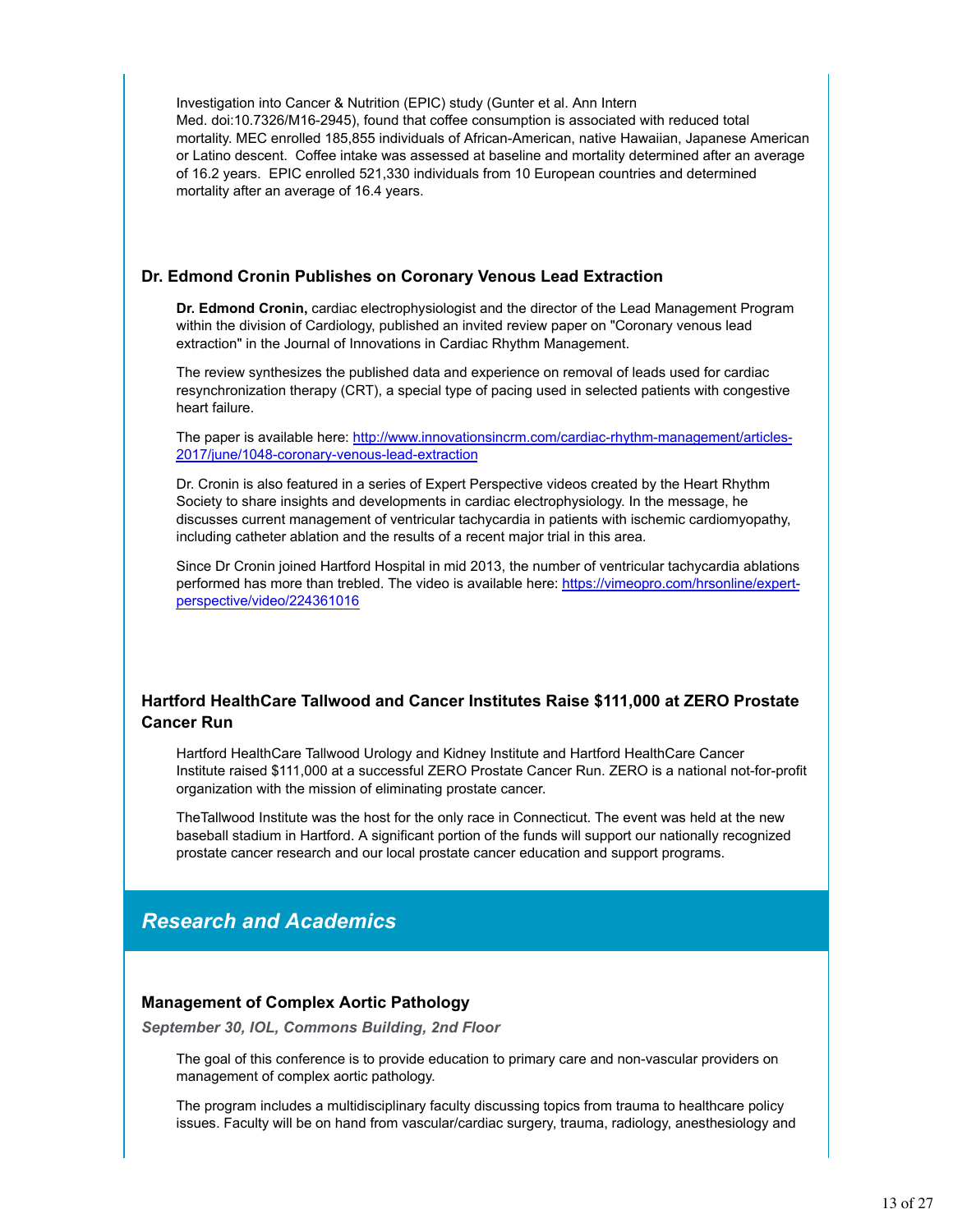cardiology. The keynote speaker will discuss healthcare policy surrounding development of aortic centers.

Come help us celebrate national aneurysm awareness month, meet and network while learning about aortic pathology.

#### **Clinical Trials Being Offered at HHC**

Research is a critical aspect of our being the destination for innovative and complex care.

Through our membership in the Memorial Sloan Kettering Cancer Alliance, Hartford HealthCare is now offering more than 20 clinical trials to our patients, giving them access to innovative new treatments right here at home.

Our Neuroscience Center also is offering a number of clinical trials in our overall efforts to improve patient outcomes.

## *Accepting New Patients? We Can Help*

#### **Help New Patients Find You**

Hartford HealthCare offers physicians a free powerful tool to help reach potential patients. The system-wide "Find A Doctor" search feature on our website helps potential patients connect with appropriate physicians when they need care.

Patients' searches lead to doctors' online profiles, which are based on information physicians provide to the Medical Staff Office. Details on education, specialty, office locations, languages spoken, biography and any promotional videos are displayed, helping patients make vitally important decisions in choosing a physician.

The HHC Planning and Marketing team is committed to making sure this online information is correct. Please spend a few moments reviewing your profile at HartfordHealthCare.org/verify. Click the "Physician Feedback Form" on the right hand side of your profile to submit changes.

You will need your NPI number to verify your identity. The "Accepting New Patients" filter is set as the default to help patients connect with physicians who are taking new patients. If you are no longer accepting new patients, please let us know. Changes to your profile will be made within three business days.

## *Operational Update*

#### **Systemwide Annual Required Learning Must Be Completed By Aug. 28**

For the first time ever, every Hartford HealthCare employee will complete the same online learning courses on a consistent schedule with the same expectations no matter where you work in our system.

Required courses are posted in HealthStream now and **must be completed by Aug. 28, 2017.**

With every HHC employee using **HealthStream** for online learning, it will be easier to ensure that we are always learning and improving together so we can provide the best care to the patients, families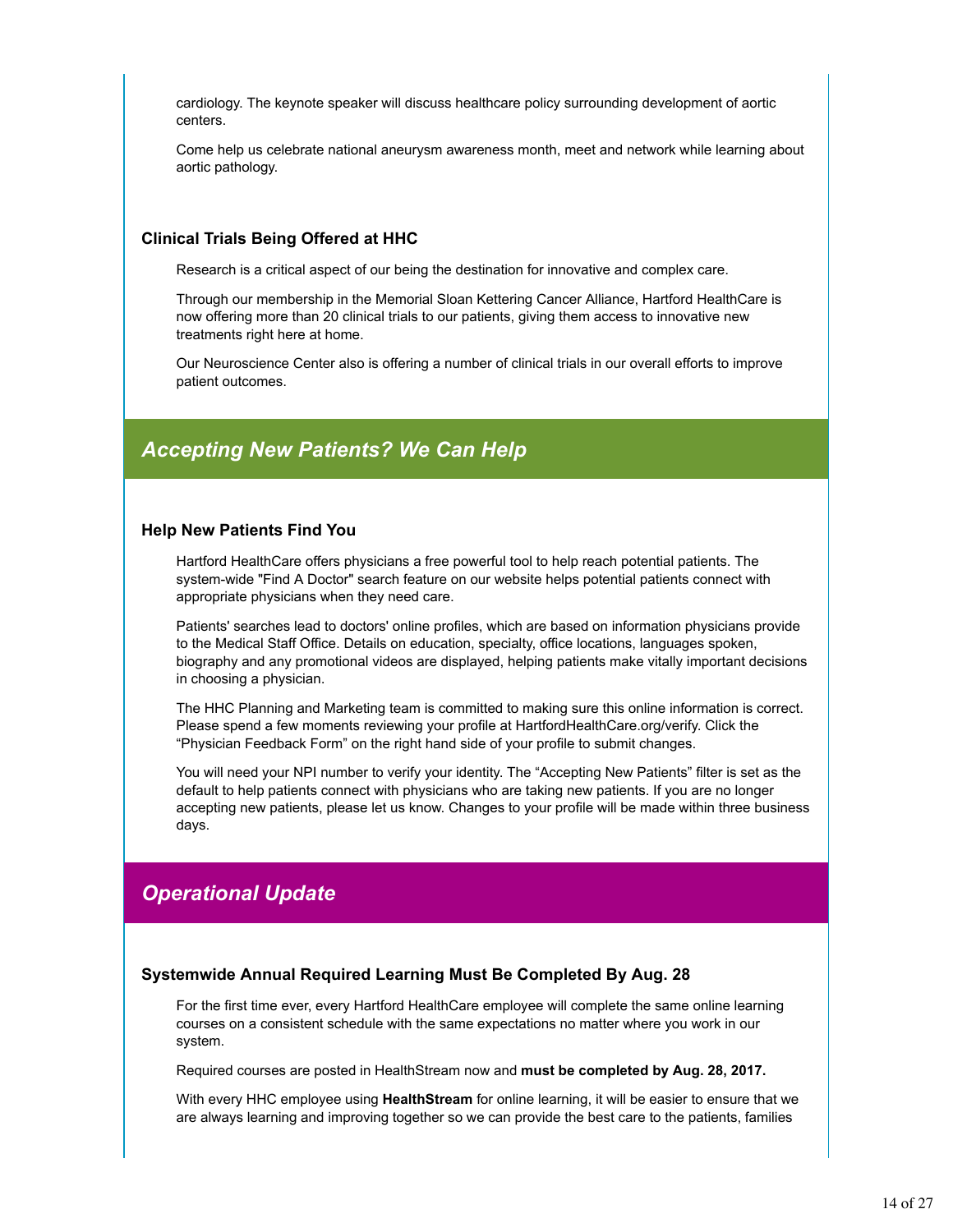and communities that depend on us.

We are very excited to have finally reached this point in Hartford HealthCare's journey to become the region's most coordinated healthcare system. Here are some important things to know:

- New courses will be interactive and more engaging.
- New courses can be completed much more quickly than before.
- Failure to complete required courses by Aug. 28 will result in suspension and could potentially lead to termination.
- Additional, job-specific courses may be assigned by individual organizations.

To find this year's required courses, visit the eLearning page of HHC Connect and click the log in button on the right side of the page. Use your network user ID and password to log in. The page includes detailed trouble-shooting instructions for those who may have trouble logging in.

If you have questions, please contact Eric Bennett at eric.bennett@hhchealth.org.

#### **Patients in Need of Financial Assistance**

Do you know a patient who is in need of financial assistance?

Hartford HealthCare can provide help to patients in need. Learn more about the program and how to assist patients on HHC Connect: **https://intranet.hartfordhealthcare.org/inside-hhc/patientsupport**

#### **Remind a Colleague: Wash In, Wash Out**

All health care workers and patients should feel comfortable reminding any other health care worker to sanitize regardless of their role. This should always be done in a courteous and constructive manner. All health care workers should respond courteously and gratefully when reminded.

If you remind another health care worker to sanitize, and he or she responds with irritation or hostility, please notify their department chief, **Dr. Jack Greene** or **Dr. Jack Ross**, who will communicate with them to prevent recurrences.

## *Improving Doctor-to-Doctor Communication: TigerText*

#### **A Free Tool To Help You**

We all want to do what is best for our patients. Problems in communication between hospital providers, consultants, and community providers has been identified as a major source of dissatisfaction for both patients and physicians. And it can lead to gaps in patient care.

Hartford Hospital has invested in a tool to help providers improve communication. It is a HIPAA compliant texting service called TigerText,and we are offering it to the medical staff at no charge.

TigerText allows a provider to send brief text messages, with patient identifiers, to another provider on the system. Examples of texts include quick reports of a procedure, notification of discharge, questions about medications, etc. There is an option to alert people if you are on vacation, and the notices that are sent are marked as read when they are opened by the recipient.

We are anxious for all of our Medical Staff to enroll in this free application. It is VERY easy to use,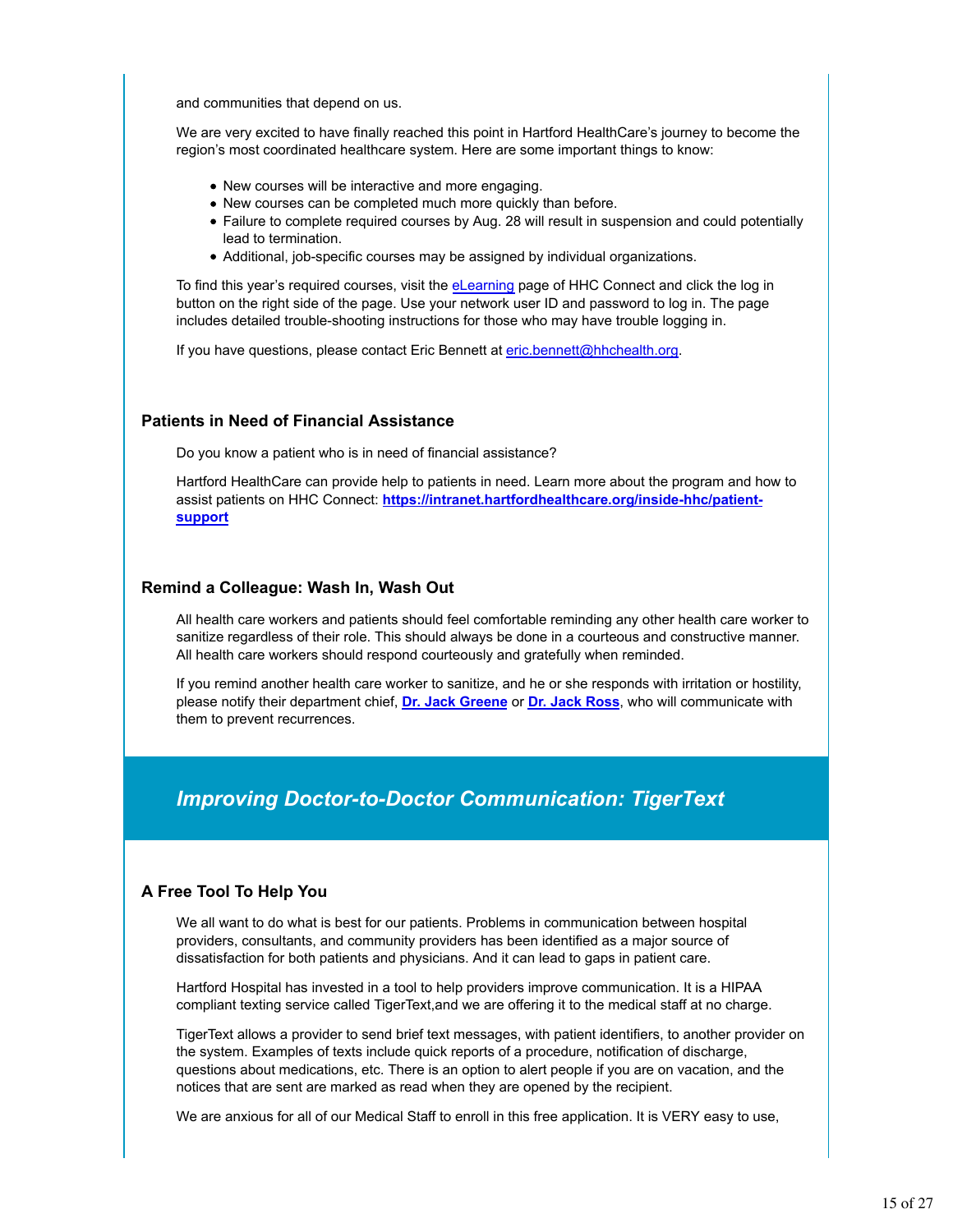even for those of us who have problems with new technology. We urge everyone to register and get on this useful and HIPAA compliant system today-it will make your job easier and improve patient safety.

- **Here is a TigerText Request form with directions on how to get TigerText:. You can download** *the form here*
- For further help with this, feel free to contact **John.Rogalsky@hhchealth.org** (860-972-3207).
- Any problems not resolved by the TigerText Help line can be referred to **Dr. Marc Palter** at **Marc.Palter@hhchealth.org**.

#### **TigerText Support**

For Hartford Hospital users, TigerText support can be obtained by calling the Hartford HealthCare help desk at 860-545-5699 and choosing option #6; or by calling TigerText Pro support directly at 650- 564-4722.

For issues related to password recovery, a helpdesk call is required and will be routed to the Mobility team.

## *Hartford Hospital Media Coverage*

#### **Media Coverage Wrap-Up**

**Dr. Mark Alberts** on FOX 61: Study of deceased football players found evidence of brain disease - Chronic Traumatic Encephalopathy (CTE) https://youtu.be/ki7PjEKadSA and WFSB, Ch. 3 https://youtu.be/xfido1eoGGM

**Dr. Craig Allen** on FOX 61: Underage Binge Drinking - https://youtu.be/u80bDokEGVg

**Dr. Andy Caputo** on FOX 61 promoting Errace (Everyone Run/Ride Against Cancer Every day) - a bike/walk/run race happening this Saturday to benefit the HHC Cancer Institute. https://youtu.be /3Gy45AFx18Q

**Dr. Abigail Chua**/WTNH, Ch. 8 Migraine Study and HHC Headache Center: http://wtnh.com/2017/07 /13/a-clinical-study-underway-on-non-invasive-device-that-could-spell-relief-for-migraine-sufferers/

**Dr. Jeff Finkelstein** on WTIC AM radio - poison ivy, tick season, and the new opening of the HHC/Go Health Urgent Care Center in Glastonbury. https://soundcloud.com/hartford-healthcare/dr-jefffinkelstein-wtic-july-20-2017/s-uA42h

**Dr. Brian Grosberg**/WFSB, Ch. 3 Grand Opening: http://www.wfsb.com/clip/13489875/medicalrounds-hartford-healthcare-headache-center

**Dr. Michelle Petrucelli:** WFSB, Ch. 3/Dehydration: https://youtu.be/LbH0Mk4yWN8; FOX 61: Kids and dehydration, https://youtu.be/jA295IqGgZE

**Dr. Paul Schwartz:** FOX 61/McCain Brain Tumor: https://youtu.be/qRf6dWthrVc. The story of a Windham volunteer who has lived with the same brain tumor as McCain for four years: https://youtu.be /dnmKYELvewM

**Dr. Paul Thompson** on NBC CT: The health benefits of drinking coffee - https://youtu.be /pkvXhiAAusk

**Dr. Peter Yu**/WTIC AM radio - cancer on the rise in the U.K.: https://soundcloud.com/hartfordhealthcare/yu-dunaway-07102017-final/s-looTU

**Dr. Jennifer Zajak** on FOX CT and WFSB, Ch. 3 discussing the Netflix movie, "To The Bone" - a controversial portrayal of eating disorders. https://youtu.be/WJqVljl-QDs, https://youtu.be/8iSm9Rdd-cI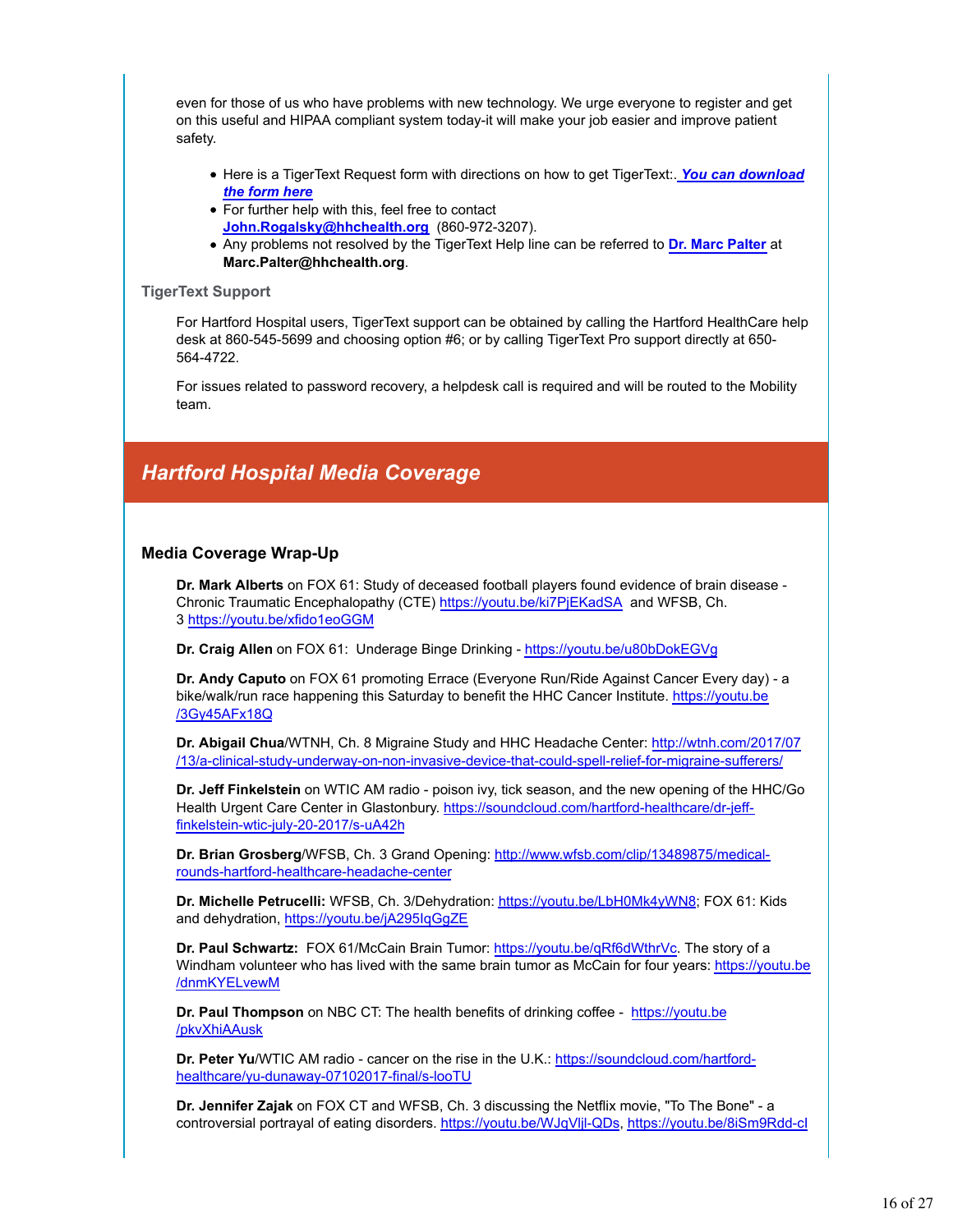#### **Connect to Healthier on NBC-CT**

HHC's two-minute "Connect to Healthier" segment airs each Sunday at 9:20 a.m. and it's posted fresh each Monday on HHC Connect, our Intranet.

#### **New option in orthopedics**

Joint degeneration due to osteoarthritis can be debilitating. But patients don't have to live in pain. Newer tools like robotic-assisted orthopedic surgery are helping patients like Frank Sena get their lives back, eliminate pain and get back to what they love to do**.**

https://hartfordhospital.org/health-wellness/classes-events/event-detail?id=968

#### **Bloodless Heart Transplant**

This follows the story of Jonathan Henry, a heart failure patient who waited for months at Hartford Hospital for a heart to become available. But what makes his story even more amazing? He had a bloodless heart transplant. Jonathan is a Jehovah's Witness, and because of his faith cannot accept blood products. Only a handful of the most advanced hospitals in the country can perform this complicated procedure.

https://www.dropbox.com/s/jnkafafwycz71ch/040917%20CTH%20BLOODLESS.mov?dl=0

http://media.hartfordhealthcare.org:80/ermweb/player?id=yf8Z3OdW

**This week's NBC CT segment http://www.nbcconnecticut.com/news/health/Connect-to-Healthier-338800432.html**

#### *TAVR*

This segment focused on TAVR, and the first time doctors at HH utilized a new approach through the carotid artery. https://youtu.be/GtzteutnfUI

#### *The Gift of Life*

They are called "Good Samaritan" donors-organ donors who are unrelated to the recipient, and they are life savers. There is an extensive screening process to ensure all potential donors are medically and psychologically suitable. This is one woman's story. https://www.dropbox.com/s/wbmyjt4ciu8evnf /122416%20CTH%20Transplant%20Gift.mov?dl=0

#### *Resident Wish Come True*

This is about making a lifelong dream come true, more than a New Year's Resolution. HHC Senior Services teamed up with a local recording studio to grant a wish for one of their residents who always wanted to make a record. https://hartfordhealthcare.org/locations-partners/hartford-healthcare-seniorservices

#### **Introducing Hartford HealthCare's News Hub**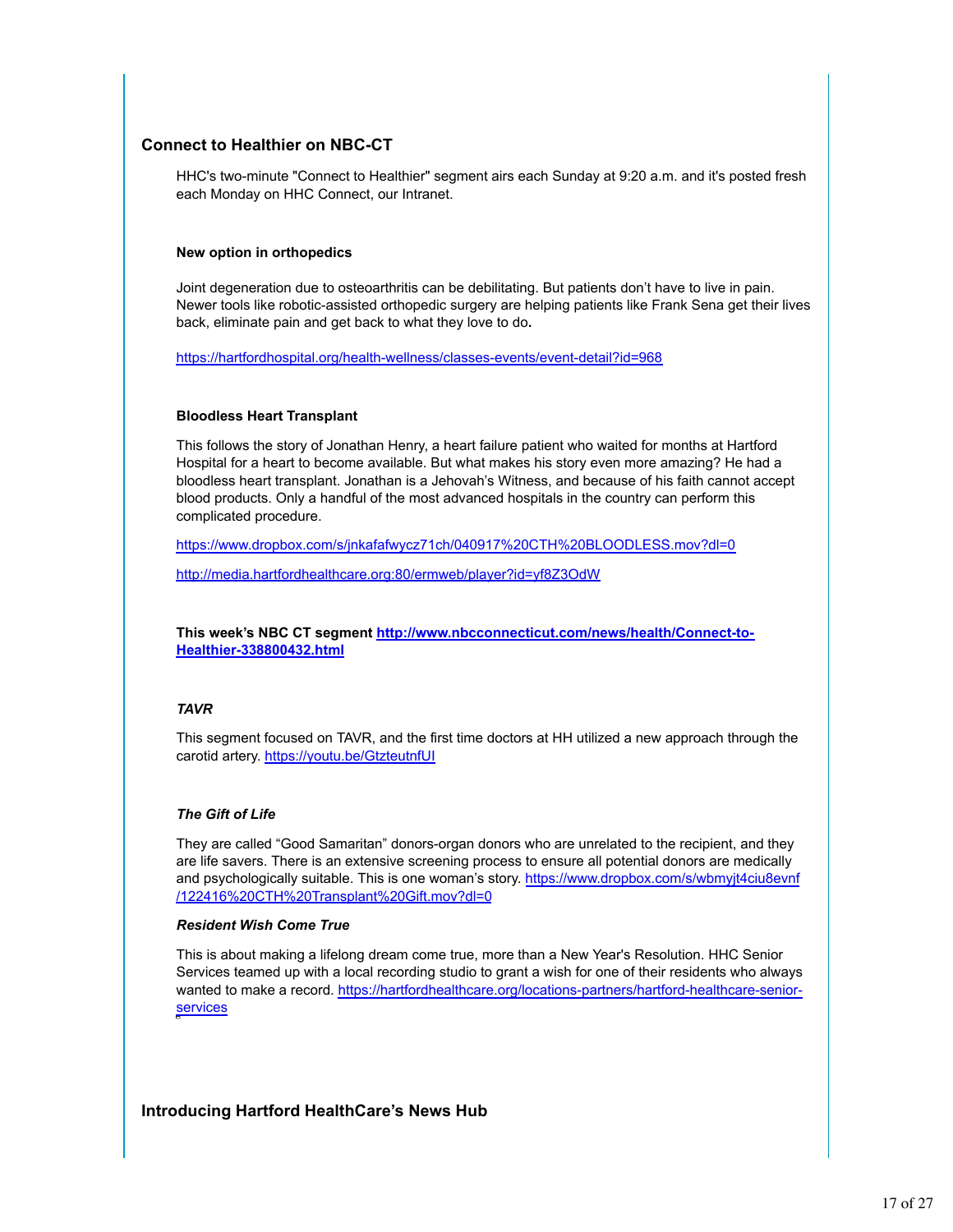Hartford HealthCare's new online health news site delivers lively, informative and useful health news in a whole new way. Look for print, video and audio stories produced by HHC's News Service, as well as timely tips on nutrition, fitness, health and wellness, and medical innovations.

http://healthnewshub.org/p/health-news-hub/

Read the latest health news or sign up for our e-newsletter at: healthnewshub.org

#### **Upcoming News Service Content; Share Your Stories**

The Hartford HealthCare News Service is actively creating content with media partners across the state. Please let us know if you have great patient stories to share. Share your stories with us so we can share them to a wider audience.

**Connect to Healthier**

Sundays in the 9 a.m. hour, we broadcast a two minute health segment on NBC CT.

**Medical Rounds**

Partnership with WFSB. Weekly live interview from the HHC studio at 5:45 p.m.

**HealthCare Matters radio program**

Every month, Elliot Joseph highlights an important health care related topic with nationally recognized experts on CBS affiliate WTIC-am, NewTalk 1080, Connecticut's largest and most popular talk radio station

#### **Healthier Connections**

Monthly partnership with FOX CT.

**CT STYLE**

Monthly partnership with WTNH.

**HHC YouTube page:** *https://www.youtube.com/user/HartfordHospitalCT*

*Link to contact information across the system: Hartford HealthCare Media Relations Team*

## *Voices of Our Patients*

*Kudos to Dr. Joseph Wagner*

*"Doctor Joseph Wagner and the operating room nurses and doctors were great!*"

## *CME Applications*

**Interested In Hosting a CME Event?**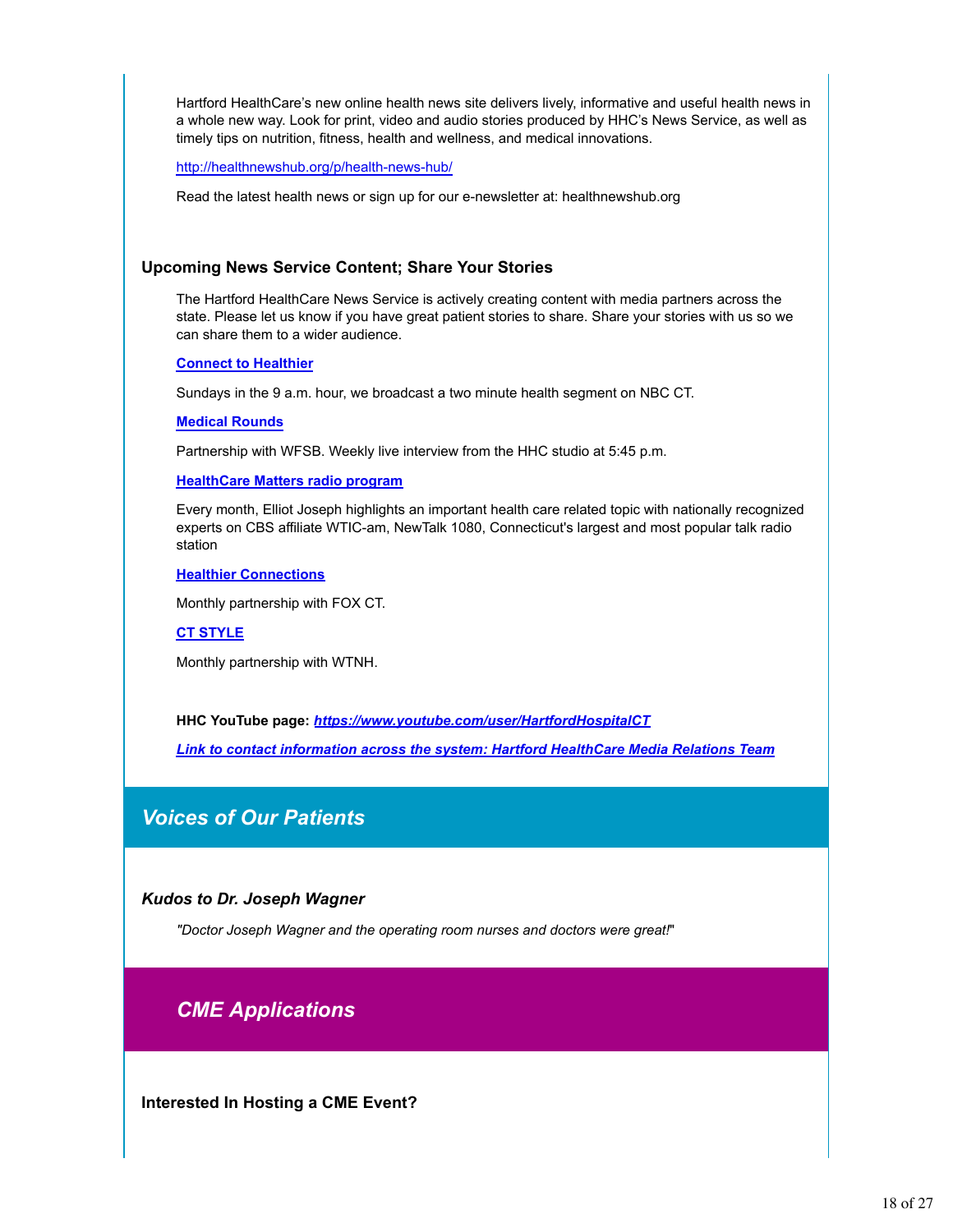In order to ensure that your educational event meets the standards established by the ACCME and the CSMS, the HHC CME Department has established the following deadlines for submission of CME applications.

*To ensure a timely review of your application, we strongly recommend advance planning for all events.* 

- Complete applications for a recurring series such as Grand Rounds must be submitted **five business days prior** to the planned activity.
- For a conference, course, or symposia, a complete application must be submitted **at least 12 weeks prior** to the event. We strongly encourage activity planners to contact the HHC CME Department at least 6 to 12 months prior to the date of the course in order to begin the planning process.

Please contact the HHC CME Department at ContinuingEd@HHCHealth.org or (860) 972-5816 to schedule an appointment with our team to discuss your CME needs.

#### **State Mandated CME Available Free To HH Doctors through HealthStream LMS**

State mandated CME for physician license renewal is available free on the HHC HealthStream Learning Management System.

Please note with HealthStream you login using the same username and password that you login to your computer with every day (your network login). If you have other HealthStream questions: Contact Eric Bennett, Eric.Bennett@hhchealth.org.

To access HealthStream, use the link from the intranet, or click **here**. Once you login, click on the Catalog tab and search for CME to view the available courses. (https://intranet.hartfordhealthcare.org /human-resources/education-training-and-certifications/elearning-healthstream)

Once you have passed the post-test and evaluation, you will be awarded a printable CME certificate.

Please note that your Risk Management required activities through MRM will provide your Risk Management CME.

## *HH In the News*

#### **Fake News About Statins is Discouraging the Use of These Life-saving Drugs, Expert Warns**

*LA Times*

In a political environment in which charges of puffery, deception and fake news abound, a new controversy has been joined, and it returns to grounds that have long proved fertile for conspiracy theories: medicine.

The newest charge of "fake news" has been lodged against those who would argue that statin medications cause more harm than good, and that fad diets, natural remedies and wishful thinking will protect you better from heart disease than these ubiquitous prescription drugs. They are everywhere on the Internet, says Cleveland Clinic cardiologist Dr. Steven Nissen. Type the term "statin risks" into a search engine, and you'll get about 3.5 million hits. Those overwhelmingly lodge misleading charges against statins and hawk some alternative whose effectiveness has not been demonstrated by science, says Nissen. Type in "statin benefits," by contrast, and you'll get a skimpier 655,000 results, Nissen reported.

**Dr. Paul D. Thompson,** chief of cardiology at **Hartford Hospital** and professor of Medicine at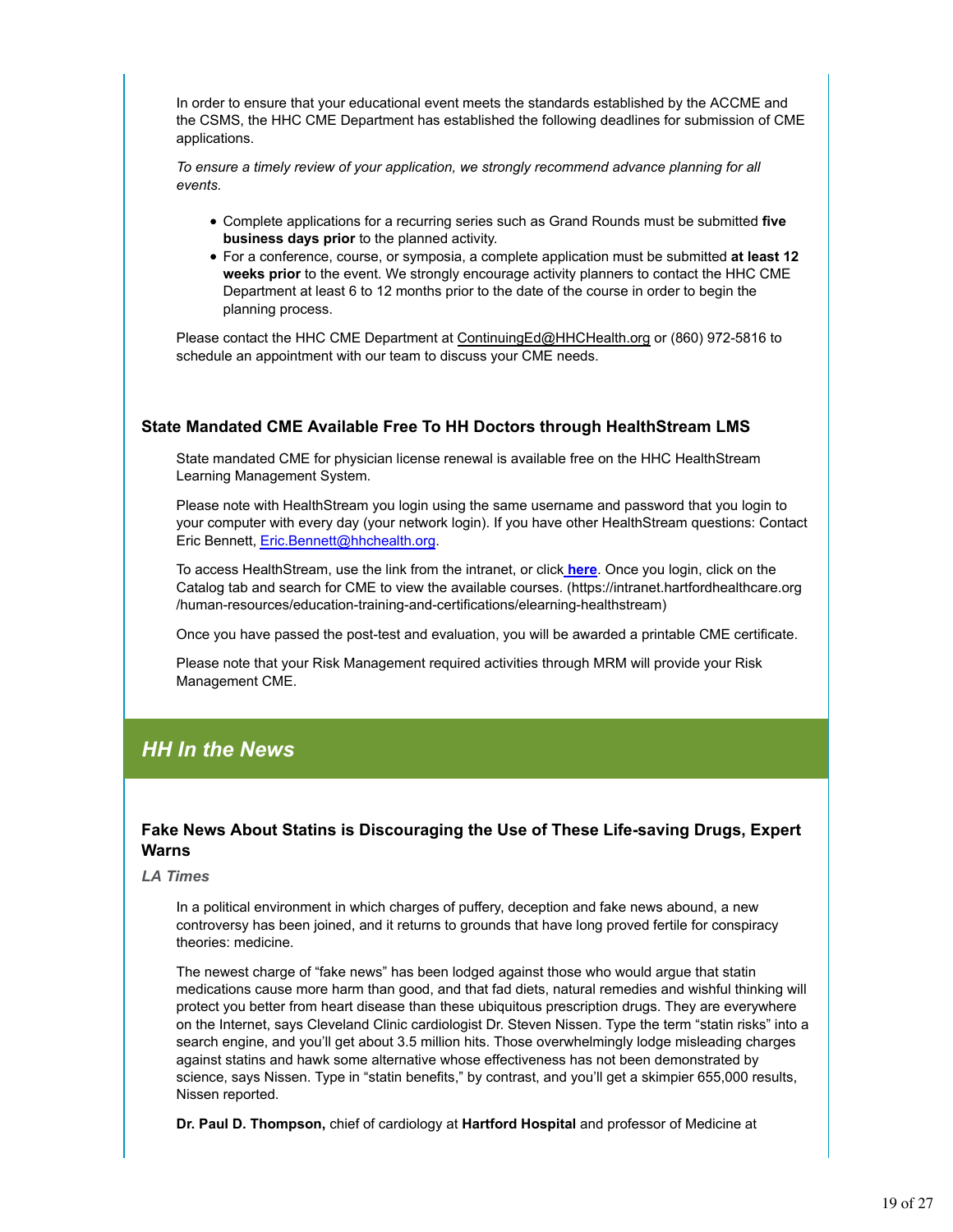University of Connecticut, has long warned that side effects - real side effects - are a problem with statins that must be addressed. He thinks Dr. Nissen may be playing the provocateur with his inflammatory charges.

Nissen's got a point, says Thompson, who was not involved in research published Monday. But doctors cannot easily dismiss their patients' complaints, he adds.

"No, I don't think it's entirely an Internet conspiracy. I do think there's a lot of poorly documented information on the Internet that confuses people," said Thompson. "But that is partly our fault: A patient will take mediations if they trust their doctor and think their doctor is doing the best for them."

As for dealing with side effects, Thompson cautions that "it doesn't do any good in my experience to tell people they're full of it or they're nutty."

Physicians need to acknowledge their patients' concerns and stop the medicine to see if symptoms go away, says Thompson. And then they need to try again, either with a lower dose or a different statin medication, and make the case that staying on a statin can make a big difference for the patient, Thompson added.

## *In the HHC System*

#### **Female Surgeons Making Inroads In Male-Dominated Operating Rooms**

*Hartford Courant*

When the lights power on in the operating room at Bridgeport Hospital, more than a half of the acute care team of surgeons peering from behind the masks are women. That's unusual, given that fewer than one-third of all surgeons in Connecticut are female, according to the latest figures from the American Medical Association (AMA).

Hospitals statewide have launched a number of initiatives to help boost the ranks of women surgeons. There's been progress, but gaps persist. In Connecticut, the percentage of female surgeons has grown slightly in recent years, from 23 percent in 2007 to 28 percent in 2013.

Women were under-represented in almost all surgical fields statewide except in obstetrics and gynecology, where they represented a majority - 58 percent. There were no female thoracic surgeons as of 2013, and females comprised 28 percent (10) of colon and rectal surgeons and 8 percent (31) of orthopedic surgeons.

Connecticut's percentage of female surgeons is slightly above the national average of 25 percent. Massachusetts, as of 2013, had 33 percent; New York, 28 percent; California, 27 percent; Pennsylvania, 26 percent; New Jersey, 25 percent; Louisiana, 23 percent and Kentucky, 20 percent, the AMA data show.

The demand for women surgeons in certain specialties is driving **Hartford Hospital** to seek gender diversity, **Dr. Rocco Orlando,** a general surgeon and chief medical officer at Hartford HealthCare, said.

"We're aware that it's really important from a patient standpoint, that if we're going to meet their needs, then we need to have choice," Orlando said.

Both Hartford Hospital and St. Francis Hospital and Medical Center in Hartford are exploring ways to provide leadership roles to women who've earned it. Hartford Hospital's Orlando said progress is being made.

"The majority of trainees [nationally] in OBGYN are now women, but what you were seeing was a lag in some of the surgical sub-specialties [like] gynecological surgery. We've already seen the gap close at Hartford HealthCare although nationally it's slower," Orlando said.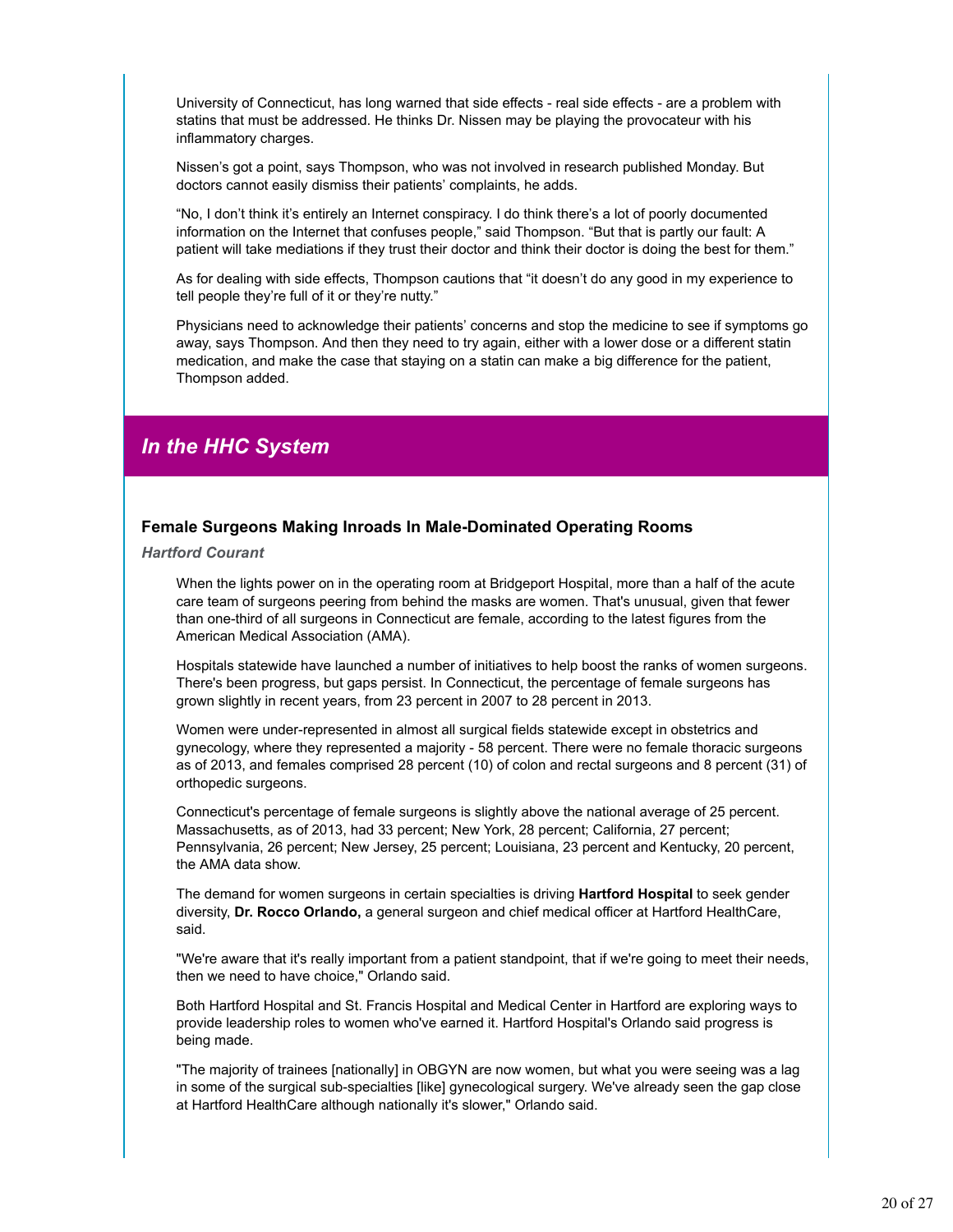According to the Association of Women Surgeons, women comprise only 8 percent of professors and 13 percent of associate professors in surgery. And studies show that women earn less than men and that the gap widens over time. Even with new incentives and programs, the conflict of family care and career continues to be among the biggest deterrents to women entering surgery.

"There's a bigger time commitment in surgery, and women tend to think about work-life balance more than men," said **Dr. Patricia Sheiner, chief of transplant medicine at Hartford Hospital.**

#### **Hartford HealthCare Announces New Skilled Nursing Initiative**

*The Day*

Hartford HealthCare announced Friday that it recently has introduced a skilled nursing Preferred Provider Network, a partnership that is expected to help quicken recovery times, improve outcomes, provide personalized care plans and reduce hospital readmissions for patients.

The Hartford HealthCare network includes The William W. Backus Hospital in Norwich.

The new program was developed to ensure that patients experience seamless transitions throughout every stage of recovery, Hartford HealthCare said in a news release. Before discharge from the hospital, qualified staff helps patients, family members and caregivers navigate through the often confusing options to develop a personalized care plan.

More than one year in the making, strategic partners were chosen from the top high-performing skilled nursing facilities in Connecticut that have been identified as excelling in clinical quality and staffing, and are recognized by the Center for Medicare Services as 3- to 5-star-rated communities.

within Connecticut, the news release said. Through this partnership, patients can be transitioned to the right place at the right time to ensure the highest quality care following hospitalization or high level of care.

The Hartford HealthCare Preferred Provider Network comprises 33 skilled nursing home providers that represent a large geographical footprint

"Strengthening our partnership with high quality skilled nursing home providers will enable us to better manage data and outcomes, and improve communication," said Liz Connolly, vice president of Hartford HealthCare Senior Services. "This will naturally translate to a better patient experience and safer transition. The Preferred Provider Network is only one prong in a multitude of post-acute care options available to patients, including home care, outpatient rehab, behavior health services, fitness programs, and case management to name a few. All are designed to support safe and cost effective transitions of care."

For more information, visit bit.ly/HHCPPNetwork.

#### **Electric Stim Armband May Reduce Migraine Pain**

Electrical stimulation has shown promise in the treatment of migraines and one device worn on the forehead, the Cefaly, has been approved by the US Food and Drug Administration for the prevention of migraines. A recently reported study has found that a second electrical stimulation (electric stim) device that is worn on the arm, rather than the head, provides significant relief during a migraine attack for some people, according to a report in *Neurology*.

The pilot study used the Nerivio Migra device (Theranica, Ltd.), a wireless patch that is worn on the arm and can be controlled by a smartphone app. The device was studied in Israel in 71 people with episodic migraine, who had 2 to 8 migraine attacks per months. They were asked to apply the device to their upper arm as soon as possible after the start of a migraine and keep it on for 20 minutes (299 treatments). They were not taking any preventative medications and were told not to take any rescue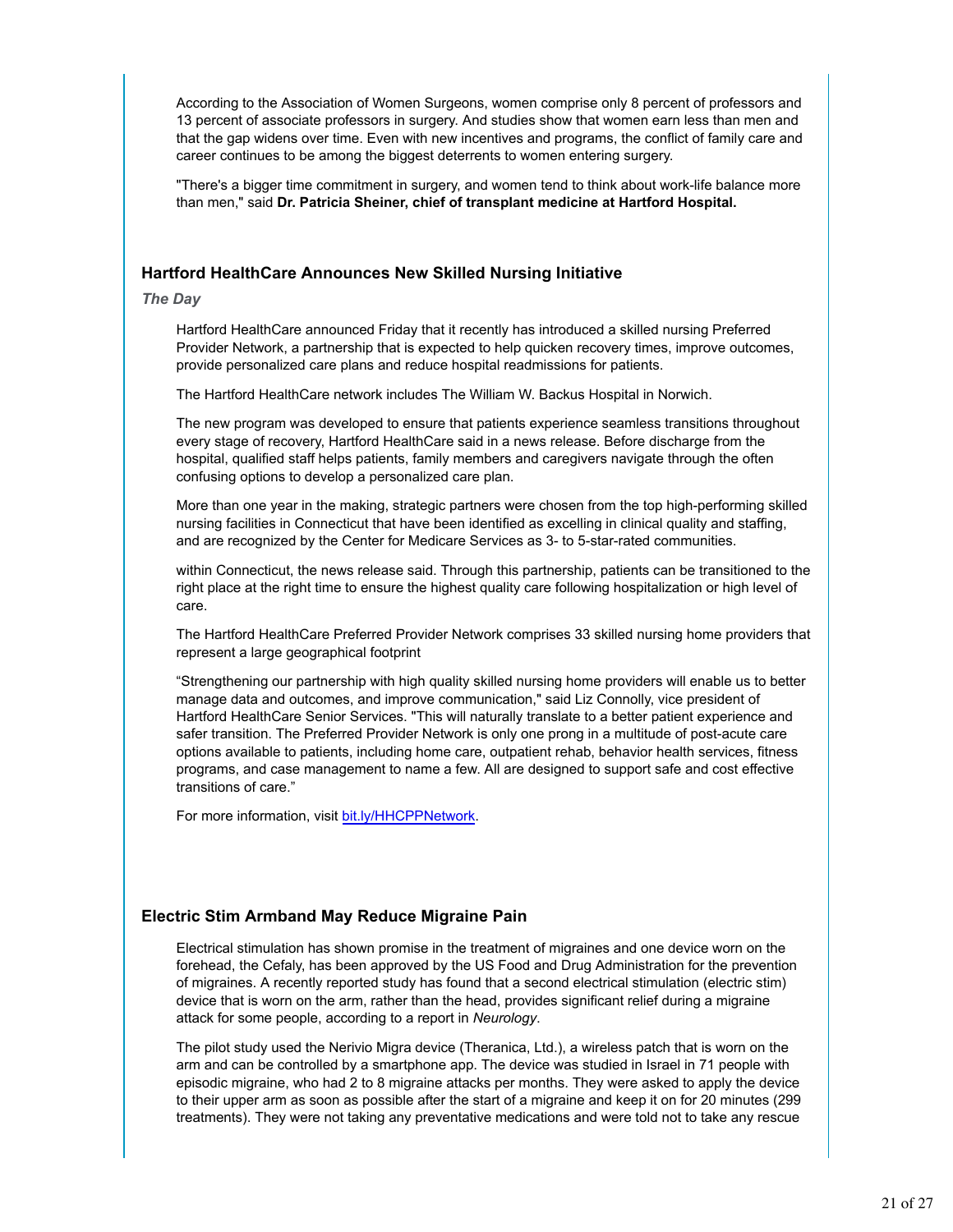medications for 2 hours after the onset of the migraine.

For those with moderate to severe pain, 58% said their pain was reduced to mild or no pain with the highest level of stimulation compared to 24% who received sham stimulation (30% said they had no pain, compared to 6% receiving sham stimulation).

"These results nearly approximated that of a triptan," said **Brian Grosberg, MD, director of Hartford HealthCare Headache Center** in Hartford, Connecticut. Dr. Grosberg is the principal investigator of a large multi-center randomized controlled trial that is now underway in an effort to seek FDA approval for the device. "It's actually very impressive. On acute treatment, triptans probably work for 70% of migraine sufferers," he added. No adverse events were reported in the pilot study, and treatment was well tolerated by participants.

#### **Hospitals Paid More In State Tax In 2016 Than They Made From Operations**

#### *Hartford Courant*

Connecticut's 28 acute-care hospitals collectively saw their gain from operations fall by 17 percent in the fiscal year that ended Sept. 30, to a level that's not sustainable for the system as a whole over the long haul.

One big reason for the decline: For the first time, a state tax on health care providers that started in 2012 exceeded the total amount of operating surplus the hospitals had after they paid the tax.

The hospitals posted a \$353 million gain from operations in fiscal 2016, down from \$422 million the year before, according to filings with the state Office of Health Care Access. The tax, after rebates, amounted to \$438 million, up from \$253 million in fiscal 2015.

That bald fact - a tax bill bigger than the post-tax surplus - is coloring a debate behind closed doors as top lawmakers and Gov. Dannel P. Malloy try to craft a state budget that's \$5 billion in the hole. Malloy favors even higher taxes on the hospitals, saying they can afford it.

That's an outrage, executives at the hospitals and the Connecticut Hospital Association say.And it's happening as Medicaidreimbursement rates decline.

The result: Hospitals warn of longer wait times, scaled-back services, new rounds of layoffs and even possible closings if their tax bills rise."The hospital tax has resulted in a mass redirection of funds intended by the federal government to pay for the cost of hospital care for those on Medicaid to balance the state budget," said Stephen Frayne, senior vice president of policy for the association.

It's also a lost opportunity for Connecticut. The tax started in 2012 with the idea of handing all the money back to the hospitals, and then some. That made the state eligible for higher federal Medicaid payments just by moving cash back and forth.

Connecticut - like other states - collected free money. Now, in a fiscal crisis caused by long-term obligations, the state is keeping most of the tax dollars even though that means forsaking federal dollars.

The picture varies widely by hospital. Last year's \$353 million average operating surplus was 2.98 percent of total revenues - down from 3.9 percent in 2015, which was also the average of the previous five years.

Last year marked the first time since 2010 that the hospitals fell below 3 percent. Hospital executives say they need at least 4 percent margins to buy expensive medical equipment and to maintain and upgrade their buildings and maintain rainy-day funds.

Looking at the individual hospitals, more than half the 2016 total operating surplus came from three of them - \$86 million at Yale-New Haven, \$55 million at **Hartford Hospital** and \$40.5 million at Bridgeport Hospital.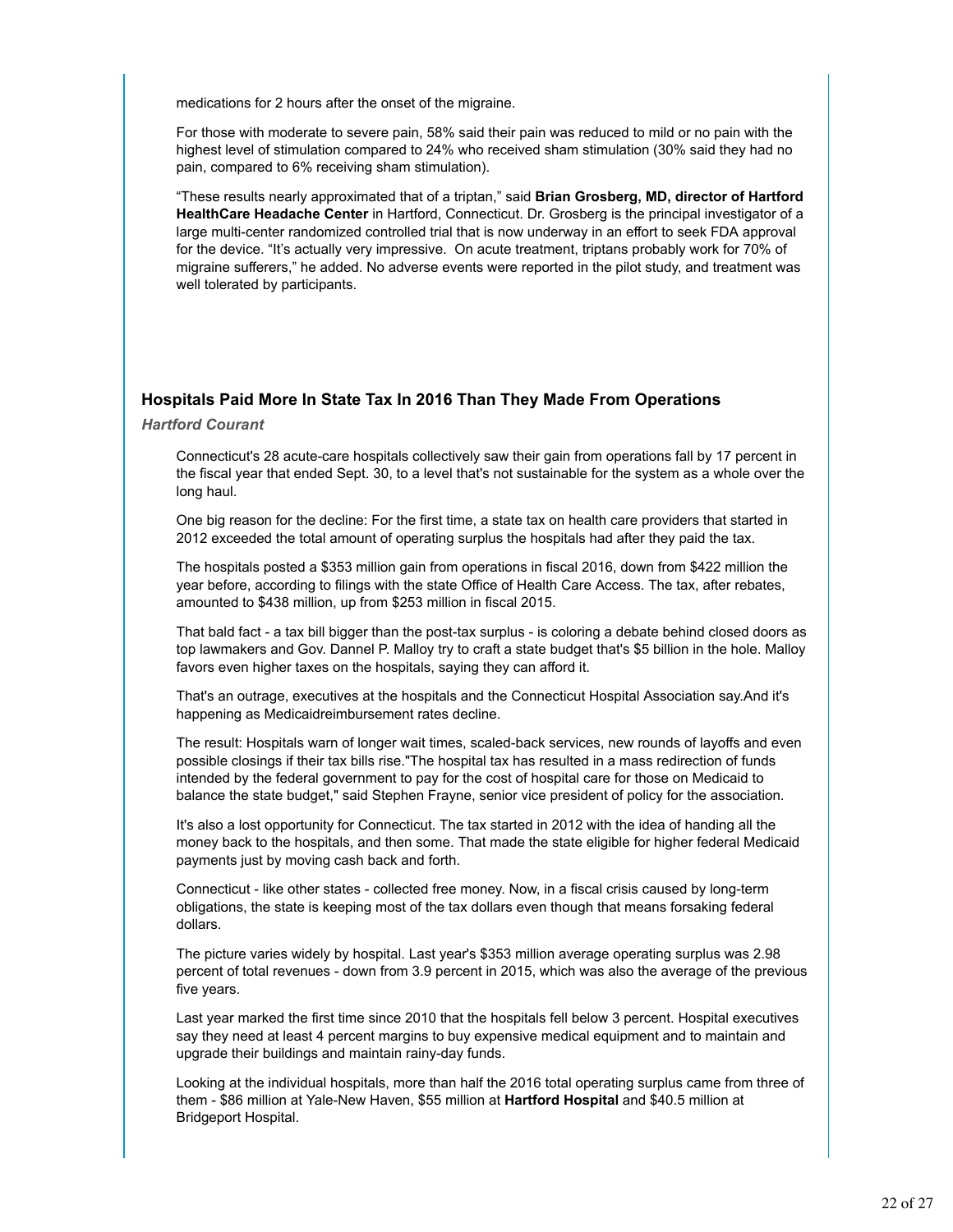Ten lost money in operations, same number as in 2015, up from four in 2014. Four hospitals accounted for \$55 million in operating losses: Waterbury, (the biggest, at \$20 million); and Manchester Memorial, Rockville General and **Windham.** By percentage, the biggest losers in 2016 were Rockville General, which reported a 17.6 percent loss from operations, or \$10.2 million. Windham was barely better at 17.3 percent and Waterbury posted a 9.2 percent operating loss.

## *Health Care News In the Region*

#### **Conn. Hospitals, Tech Firm Coordinate Patient-Sharing Information**

#### *Hartford Courant*

The Connecticut Hospital Association and a health technology company announced Tuesday a joint initiative to coordinate real-time information on patients' treatment. The hospital group and PatientPing allows thousands of providers to better coordinate patient care.

Jennifer Jackson, chief executive officer of the Connecticut Hospital Association, said the system "empowers providers to manage patient care in a way that ensures patients get the right care in the right place at the right time."

It's touted as ensuring patient privacy while giving providers real-time information about where a patient is being treated. The platform also allows providers to see the patient's full information upon arrival at a health care facility, including details about previous visits, care instructions from other providers and health care programs to which the patient belongs.

The information is shared in real time with other members of care teams - acute, ambulatory and postacute facilities - regardless of provider network or the state. Since May 2016, PatientPing has partnered with 25 Connecticut hospitals to send more than 455,000 notifications to about 300 postacute providers, accountable care organizations and provider organizations across 10 states.

Tens of thousands of providers nationwide participate in PatientPing, the company said. PatientPing says using its platform helps extend care beyond the provider network and saves money.

#### **Report: ACA Reduces CT's Uninsured Rate 45%**

#### *Hartford Business Journal*

The Affordable Care Act is responsible for a 45 percent reduction in Connecticut's uninsured rate, and new consumer protections for about 1.9 million residents with employer-sponsored coverage and nearly 600,000 with Medicare, according to a new report from the Connecticut Health Foundation.

The report is intended to offer context on what could be at stake as federal lawmakers consider changes to the health law, the foundation said. The Senate this week dropped immediate plans to repeal and replace the ACA after too few senators voiced support for such a move.

The report is based on an analysis by the Urban Institute's Health Policy Center. The report's key findings:

- Connecticut's uninsured rate would be almost twice as high without the ACA and the state's four largest cities have seen significant drops in uninsured residents due to the ACA. Hartford's uninsured rate for nonelderly residents would be more than 60 percent higher without the ACA.
- People of color, residents without a college education, workers and young adults are disproportionately represented among those who gained coverage under ACA.
- The ACA affected the health benefits of nearly all state residents, with all insurance plans and Medicare now covering check-ups and other preventive services with no out-of-pocket costs;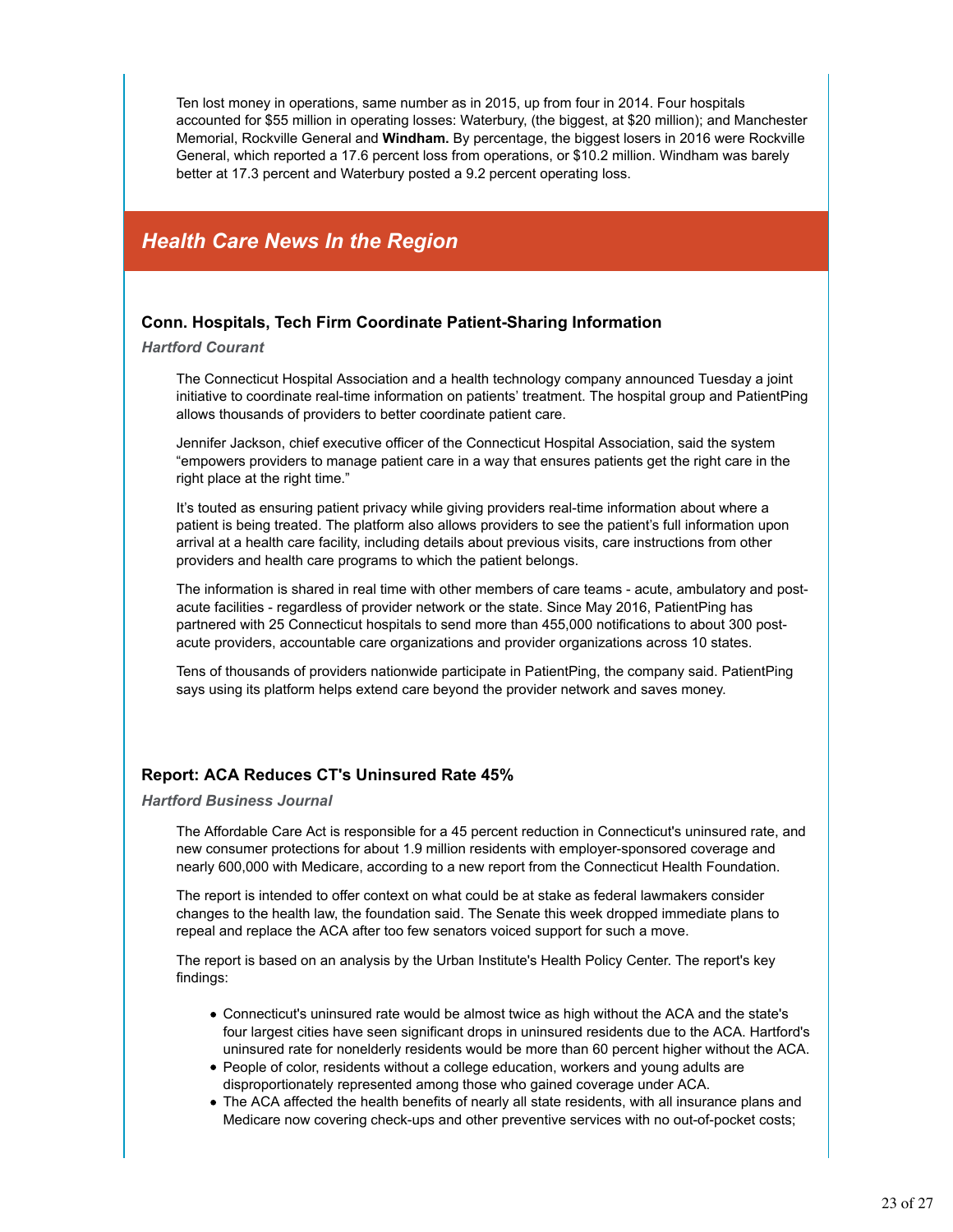and insurance plans cannot impose annual or lifetime coverage limits.

The ACA cut uncompensated care delivered to the uninsured by hospitals, doctors and other providers by 61 percent.

## *Hot Topics in Health Care*

#### **Work-life Balance for Physicians: The What, the Why, and the How**

Burnout rates and physician dissatisfaction are at an all-time high. Work-life balance is the buzzword answer often cited to solve these problems, but incorporating "life" into a physician's career is easier said than done.

http://www.medicalnewstoday.com/articles/318087.php

#### **Amazon is Showing Interest in Health Care, and It's Making Industry Players 'Nervous,' Says Investor**

Amazon is sending all kinds of signals that it's interested in the health-care industry.

CNBC reported in May that the company was on the hunt for a general manager to lead a new pharmacy unit. Since then, it has brought on a slew of health experts to bolster its cloud offering, Amazon Web Services, and rallied the industry to build applications for its Alexa voice technology. Amazon has also been selling medical supplies online for some time.

That interest is making some players in the health-care industry nervous.

"I get asked all the time what Amazon is doing," said Tom Rodgers, managing director of McKesson Ventures. McKesson, a medical distribution giant, is one of the companies that analysts suggest would be poised for disruption by Amazon.

Rodgers expects that Amazon will roll this out in a quiet way by developing strategic partnerships and building its own internal tools. Someday, he said, users will wake up and realize that Amazon has access to a huge repository of health data, which will be easily accessible in the cloud. That might pave the way for Amazon to get into other areas of health care, including pharmaceutical distribution.

http://www.cnbc.com/2017/07/24/amazon-showing-interest-in-health-care-supply-chain-nervous.html

#### **Pushing Hospitals To Reduce Readmissions Hasn't Increased Deaths**

*WNPR*

The goal was to make sure hospitals didn't send patients home too soon, without a plan for following up or without enough support at home to recover completely. Too often, people return home from the hospital only to find themselves heading back soon after. Sometimes the need arises because, despite the best care, it is difficult to slow the progression of disease. But other times, it's because we in the health care system fail to communicate, coordinate and orchestrate the care that people need to successfully make the transition from hospital to home.

Historically, U.S. hospitals have had little incentive to keep patients healthy following discharge. Hospital discharge indicated success, and we paid little mind to what happened on the other side. Meanwhile, 1 in 5 patients returned to the hospital within 30 days of discharge, and the health system largely felt it had no responsibility for that. Hospitals were paid each time a patient was readmitted.

Over time, it became clear that the risk for readmission could be reduced with improved quality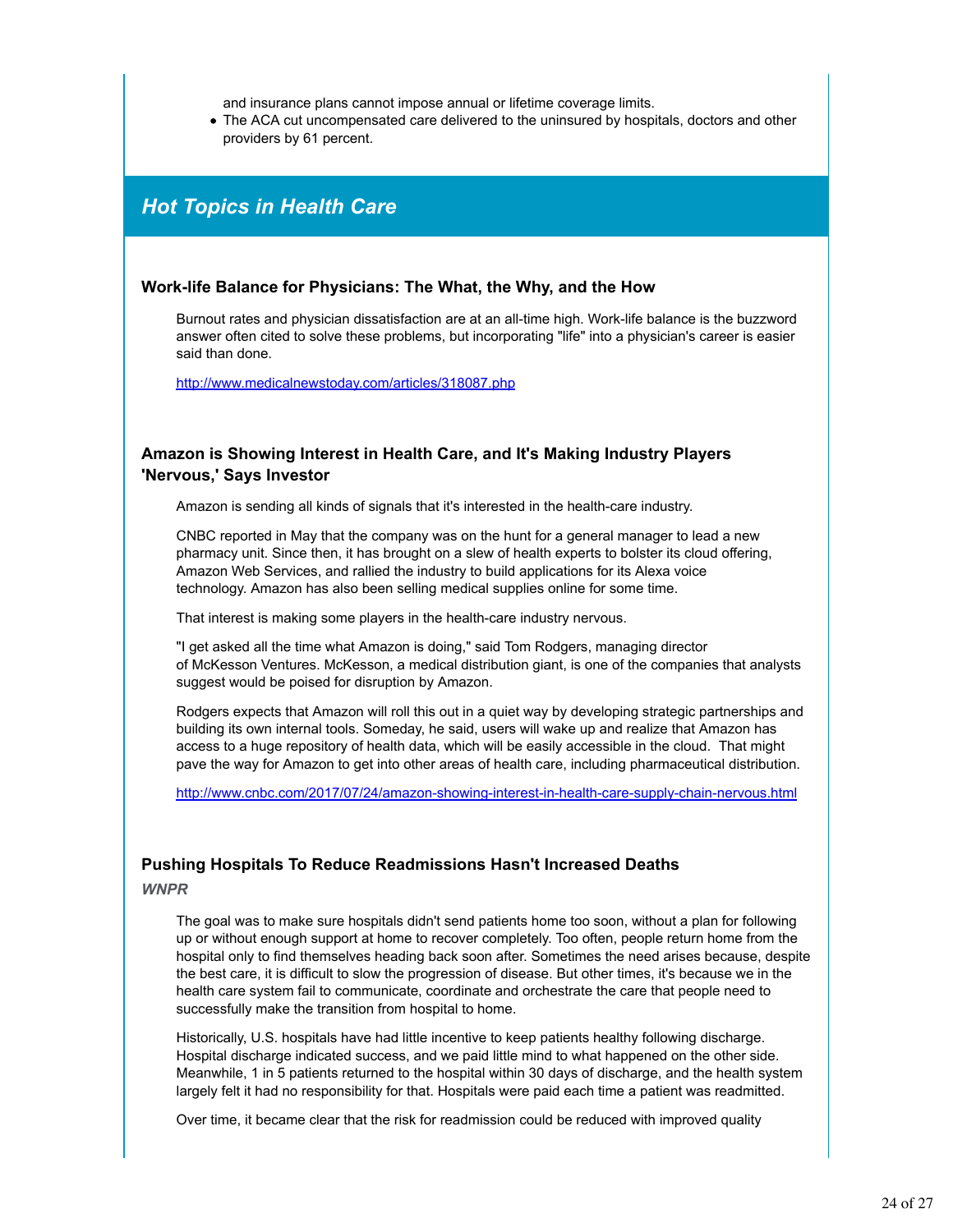of care. For this to happen, hospitals would have to institute programs that would take into account the challenges of managing the recovery period. They would also have to be sure people were strong enough to leave the hospital - and had the support they needed after discharge. And mistakes that were all too common, like sending people home with the wrong medication list, would need to be addressed.

The Affordable Care Act sought to make all of that happen by changing hospital incentives. Hospitals with higher than average readmission rates would be penalized financially. These penalties began in 2012 and have increased over time.

With these new incentives in place, and some investments by Medicare to help places with the highest readmission rates, hospitals across the country have focused on improving care for patients as they transitioned from the hospital to home. More attention was placed on ensuring the inpatient and outpatient medication lists matched. Hospitals found ways to integrate caregivers and family members in the discharge planning. They scheduled follow-up visits after discharge and improved communication between the hospital and outpatient teams.

With these changes, readmission rates dropped dramatically across the nation. Rates declined almost 20 percent for patients hospitalized with heart attacks, heart failure and pneumonia, the conditions included in the Affordable Care Act. Readmission rates also declined for many other conditions not specifically targeted in this part of the Affordable Care Act, though to a lesser degree. In total, hundreds of thousands of patients avoided a return to the hospital.

The drop in readmissions was so significant, it led some researchers and advocacy groups to worry about unintended consequences. Might hospitals, wary of financial penalties, choose not to readmit patients who need inpatient care? Could keeping people out of hospitals lead to more deaths? We examined those possibilities in a study published Tuesday in *JAMA*, the Journal of the American Medical Association, and found the answer is no.

After studying more than 6 million hospitalizations from over 5,000 hospitals over a seven-year period, we found no evidence that the reduction in hospital readmissions resulted in greater risk of dying for patients recently discharged. In fact, hospitals that reduced readmissions the most were, if anything, *more* likely to reduce mortality after hospitalization. These findings held even for patients with heart failure, who had rising mortality over time as the least sick patients were increasingly treated as outpatients.

How did this happen? To lower readmissions, hospitals needed to better prepare patients and families for discharge and improve the integration and coordination of care from hospital to home. These interventions likely also reduced the risk of death. Amid the noise of the health care debate, it is useful to reflect on a success such as this. (These incentives would not be affected by the repeal measures under consideration in Congress.)

These better outcomes came about not from new medicines or devices, but from a willingness of hospitals and health care professionals to engage with patients and families to promote truly patientcentered, high-quality care. The idea was to stop focusing on the venue of care and instead recognize the journeys patients are on, and also to stop paying for bad outcomes and instead reward improvements in care. Finally, there was a need recognize that we in health care were not doing as well as we could.

## *Coming Events*

#### **Connecticut Science Center Corporate Member Appreciation Weekend**

*August 5-6 (Saturday-Sunday),Connecticut Science Center, Columbus Blvd., Hartford*

On these days, all Hartford HealthCare employees will enjoy free general admission AND their family members visiting with them will receive 50% off general admission.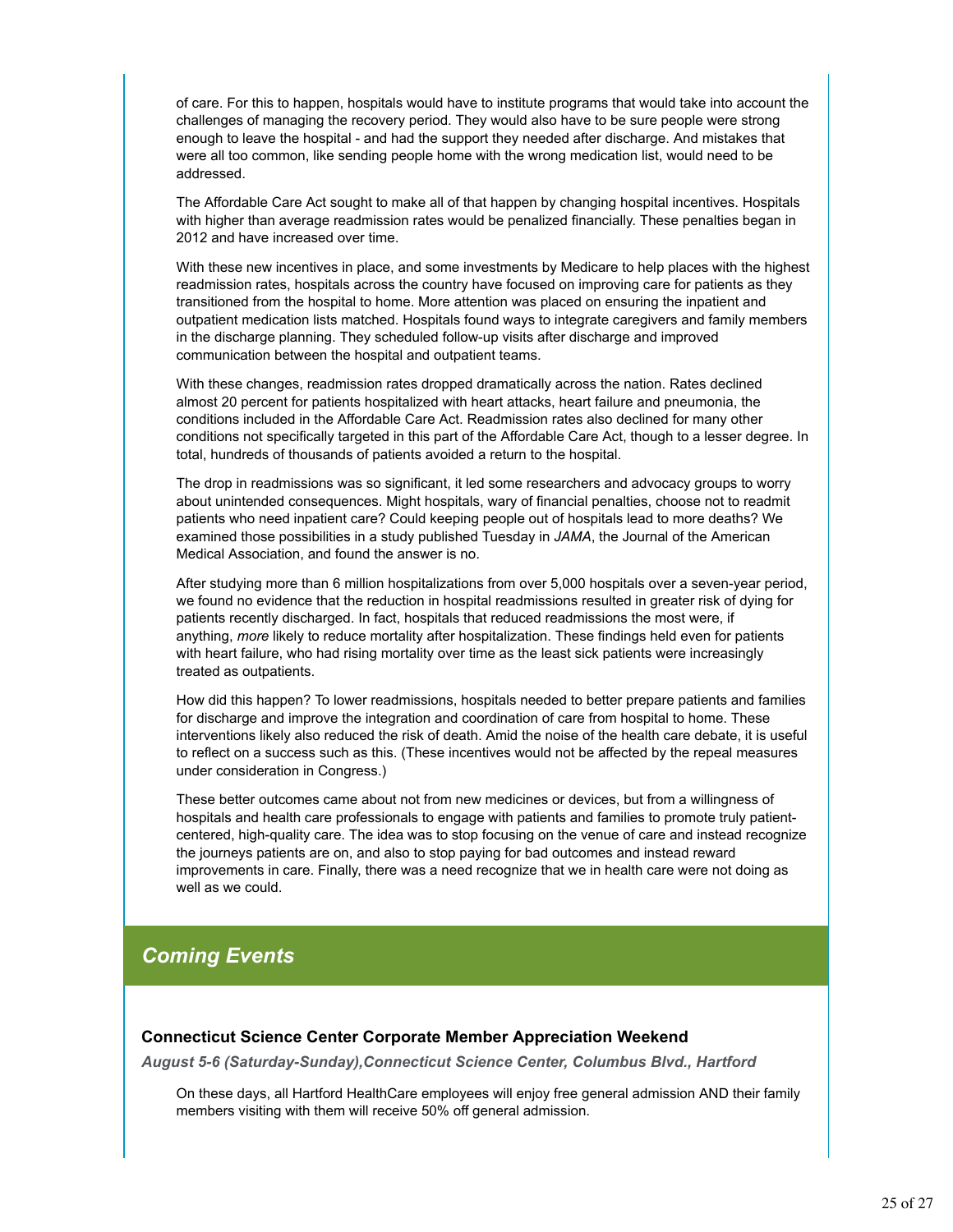#### **Save the Date: Medical Staff End-of-Summer Event**

*September 27 (Wednesday), 6-9 p.m., New Britain Museum of American Art*

Join your colleagues from the Hartford Hospital Medical Staff for an amazing evening at the New Britain Museum of American Art.

You will have exclusive admission to the gallery spaces including the works of Howard Pyle, Frederic Rodrigo Gruger, N. C. Wyeth, Norman Rockwell, and more.

Food will be provided by Riverhouse Catering. The menu will vary depending on the inspiration of the Chef at Riverhouse Catering. The evening will feature heavy appetizers, small plates bursting with bold flavors and sweet endings as well as wine, beer and beverages.

**September 30 Management of Complex Aortic Pathology**

Commons Building, 2nd Floor at the Institute of Living

The goal of this conference is to provide education to primary care and non-vascular providers on management of complex aortic pathology. The program includes a multidisciplinary faculty discussing topics from trauma to healthcare policy issues. Faculty will be on hand from vascular/cardiac surgery, trauma, radiology, anesthesiology and cardiology. The keynote speaker will discuss healthcare policy surrounding development of aortic centers.

#### **Save the Date: Wednesday, October 4**

*33rd Annual Cardiovascular Symposium*

7:30 a.m.-3:30 p.m.

Connecticut Convention Center, 100 Columbus Boulevard, Hartford

Information and registration: hartfordhospital.org/CVSymposium

**Please register for this event by calling 1.855.HHC.HERE (1.855.442.4373)**

#### **Save the Date: Thursday, November 9**

*12th Annual Interdisciplinary Transplant Symposium*

Sheraton Hartford South Hotel, Rocky Hill

#### **Medical Staff Meetings**

PLEASE SAVE THE DATES. MORE INFORMATION WILL BE SENT TO YOU FOR EACH EVENT.

Questions may be directed to Luisa Machado, physician navigator, at Luisa.Machado@hhchealth.org or by phone at 860-883-8497.